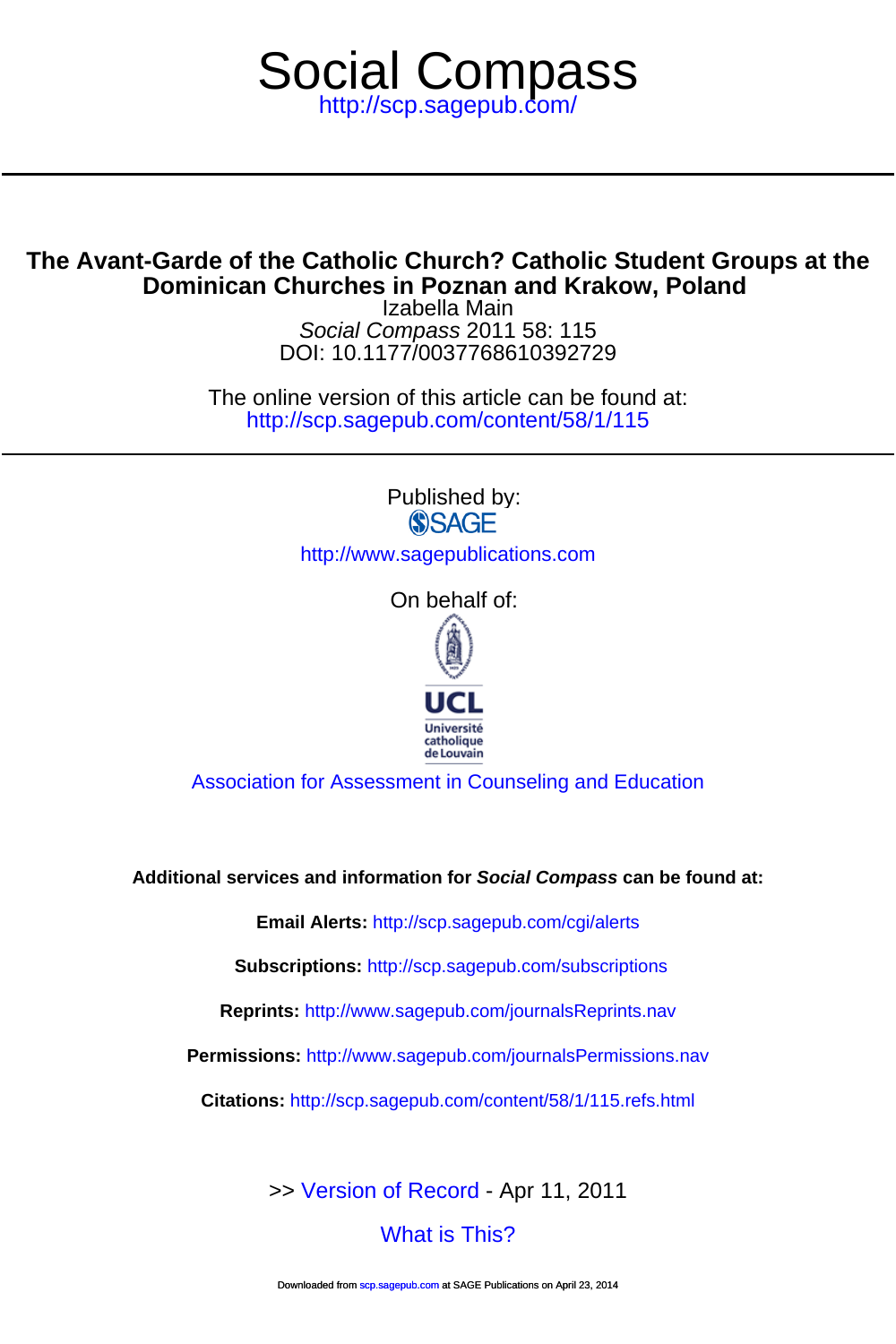### Izabella MAIN

# The Avant-Garde of the Catholic Church? Catholic Student Groups at the Dominican Churches in Poznań and Krakow, Poland<sup>1</sup>

*The author analyzes the organization and activities of Catholic student groups during and after the communist period in Poland as an example of the transformation of religious life in response to the challenges of modernity. She argues that the student groups organized by Dominican fathers in Poznań and Kraków were the avant-garde of the Catholic Church: they pioneered liturgical reform, social activism among the laity, the ecumenical movement, the introduction of popular culture into the churches and charismatic renewal. This contradicts the image of a closed, "traditional" and "conservative" Church behind the Iron Curtain. She also maintains that the history of the Dominican-organized student groups mirrors the history of the relations between the state and the Catholic Church in Poland: these groups were banned during the Stalinist period, restored after political liberalization in 1956, and pushed towards political activism in the late 1970s. After 1989, they were again seeking new priorities.*

*Key words: avant-garde . Catholic Church . Dominican order . political opposition Poland . student groups*

*L'auteure analyse l'organisation et les activités de groupes d'étudiants catholiques pendant et après la période communiste en Pologne en tant qu'exemple de la transformation de la vie religieuse répondant aux défis de la modernité. Elle soutient que les groupes d'étudiants organisés par les pères dominicains à Poznan et à Cracovie ont été l'avant-garde de l'Église catholique: ils ont lancé la réforme liturgique, l'activisme social parmi les laïcs, le mouvement œcuménique; ils ont introduit la culture populaire dans les églises, ainsi que le renouveau charismatique. Ces constats contredisent l'image d'une Église fermée, "traditionnelle" et "conservatrice" derrière le rideau de fer. L'auteure montre également que l'histoire des groupes d'étudiants dominicains organisés reflète l'histoire des relations entre l'État et l'Église catholique en Pologne: ces groupes ont été interdits pendant la période stalinienne, restaurés après la libéralisation politique en 1956 et poussés vers l'activisme politique à la fin des années 1970. Après 1989, ils furent de nouveau à la recherche de nouvelles priorités.*

*Mots-clés: avant-garde . Église catholique . groupes d'étudiants . opposition politique . ordre des dominicains . Pologne*

DOI: 10.1177/0037768610392729 © The Author, 2011. Reprints and permissions: http://scp.sagepub.com http://www.sagepub.co.uk/journalsPermissions.nav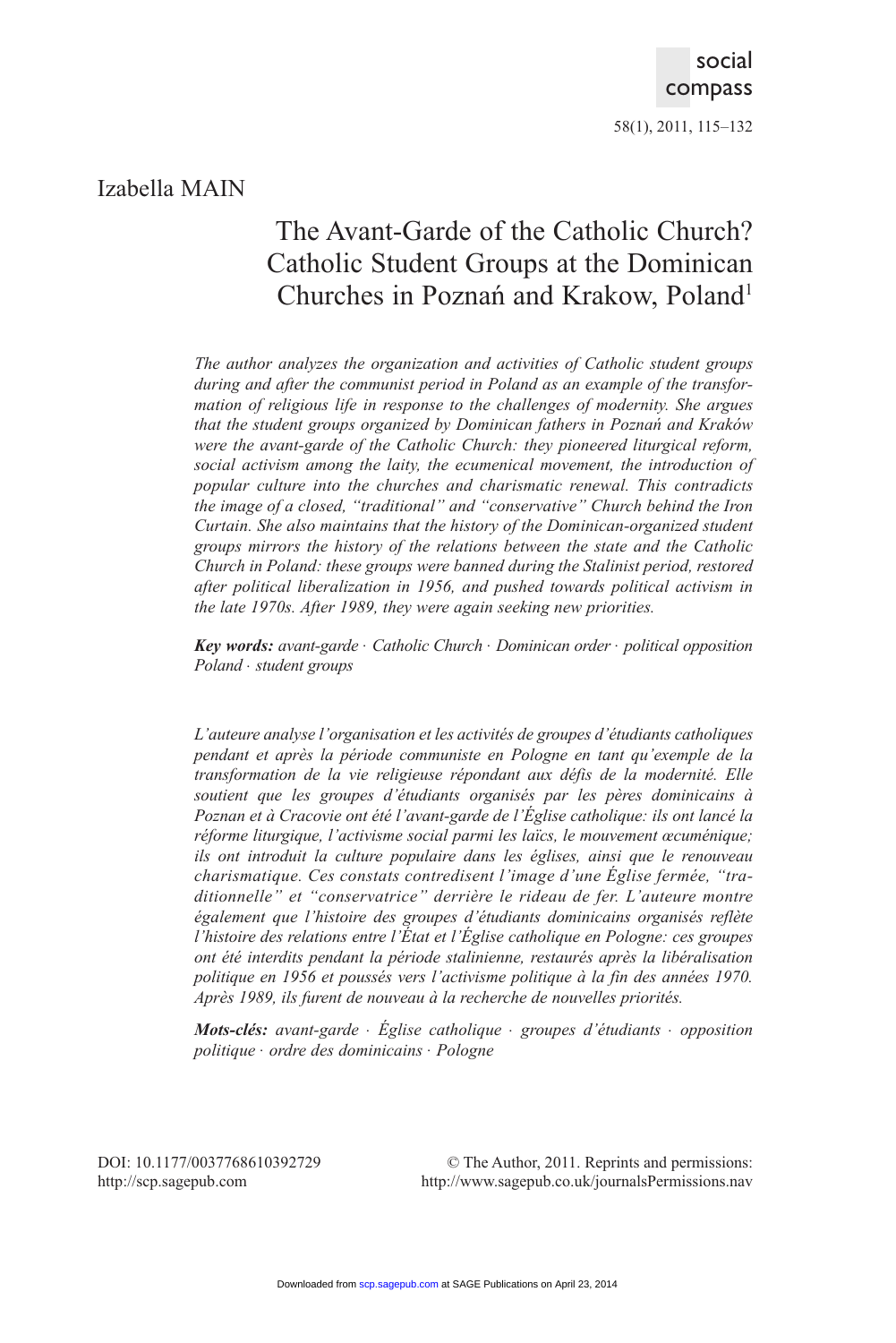#### 116 *Social Compass 58(1)*

The transformation of religious life in the communist and post-communist periods in Poland is the subject of this study. In particular, I analyze the organization and activities of Catholic student groups set up by the Dominican order in two Polish cities, Poznań and Kraków. I argue that an analysis of the transformation of these groups during the last half century offers a new way of looking at the position and condition of the Catholic Church in Poland. During the communist period, the Church was responding to constant challenges from the state, yet its position was also threatened by the transformation of society, by a growing attachment to material and consumer values, and by an emerging youth culture (especially in the late 1960s and 1970s). In response to social and political changes, the clergy developed new pastoral practices: they celebrated the holy mass in innovative ways and organized discussion groups, charity activities, "retreats" and holiday camps that brought students and priests together. A new tendency among the clergy was to promote personal ties with lay Catholics, especially young ones. These developments were clearly visible in the activities of the Dominican order, where several individuals played a signal role in providing a rich Catholic background for young people.

The study of small religious groups in their historical development allows us to see that these groups and their chaplains changed in response to the challenges of modernity—when education, urbanization and increasing wealth might have led to the secularization or the "unchurching" of the population—and the challenges of existing within a non-democratic state that promoted secularization. This study questions the common image and perception of the Catholic Church in Poland as "traditional" and "conservative" by showing how quickly the reforms of the Second Vatican Council were introduced in the religious practices of student groups. What is more, these groups launched some of these liturgical reforms not only ahead of the parochial clergy in Poland but also ahead of the Council itself. Finally, my analysis shows that Catholics in Eastern and Western Europe had similar religious practices: celebrating the holy mass, structuring their communities, and expanding their work into new social and cultural domains in similar ways. The Berlin Wall did not, after all, divide Europe into two completely different religious entities.

#### **1. The Historical Context of the Catholic Youth Movement**

After the First World War, the Catholic youth movement grew rapidly in Poland, just as in the other countries of Europe. During the interwar period, the Catholic Church developed more creative responses to European societies that were experiencing urbanization, increased education and diversification. Three essential and unchanging attributes of the Church, however, were the importance of the hierarchy, an uncompromising doctrinal stance and an activist associational structure (particularly in the form of youth organizations) (Conway, 1997: 3). For example, in France, youth organizations, including Catholic ones, flourished in the 1930s. New organizations such as the Jeunesse Ouvrière Chrétienne (JOC) were founded as a result of spontaneous local initiatives to meet needs of young people. The goal was missionary, with a slogan of "see, judge, act" implying that young people should work towards the transformation of society (Whitney, 2001: 480–2).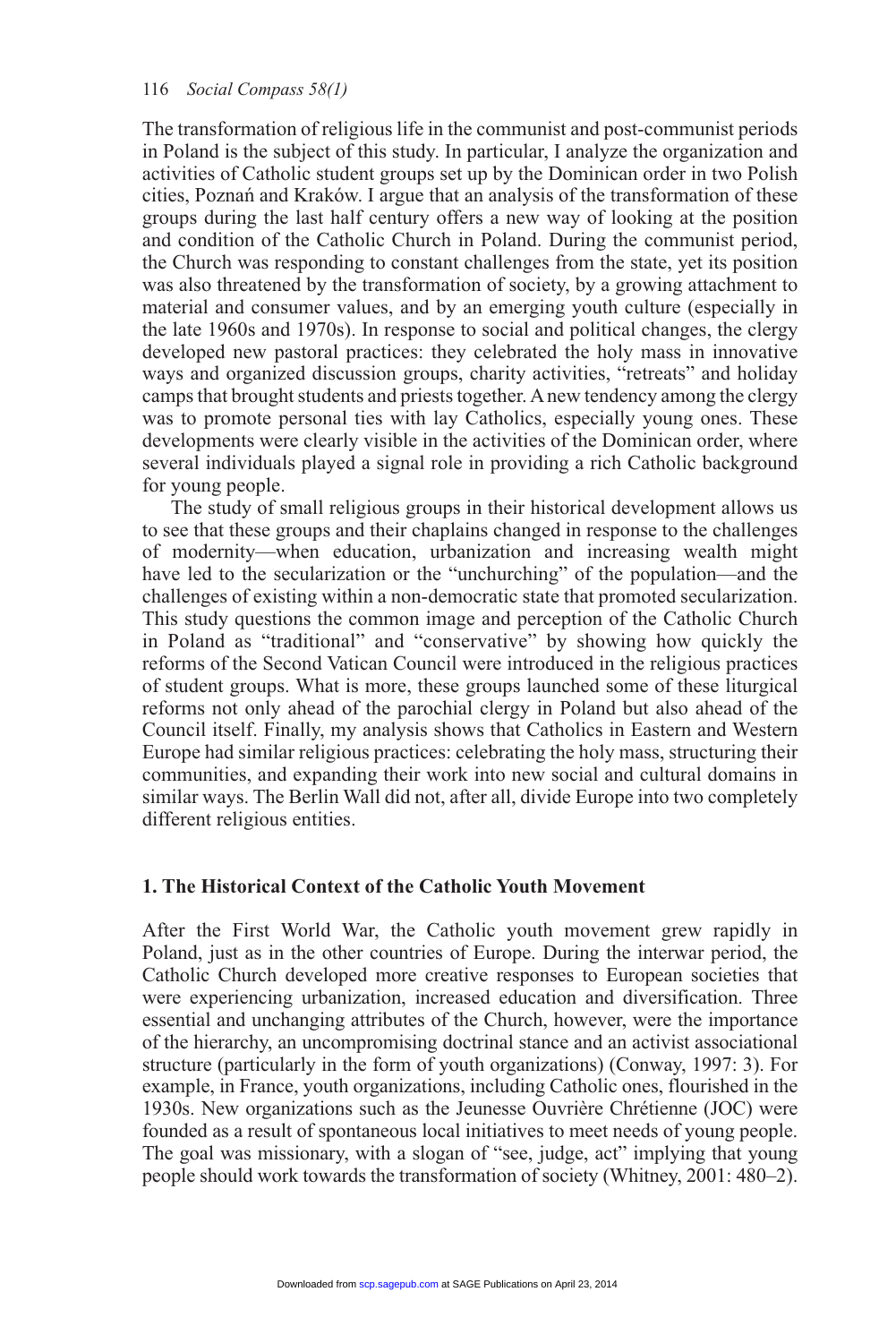In Poland, the Church developed new Catholic organizations and associations, including several addressing themselves to young people. The first student religious groups were created in the 1920s and 1930s by various religious orders as well as by the parish clergy. The largest such organization, the Catholic Association of the Young Men and Women, had around 150,000 members by 1938 (see http://www.ksm.org.pl/o-ksm/historia, accessed on 5 December 2008). More elitist was the Association of Catholic Academic Youth "Rebirth" (*Odrodzenie*), which brought Catholic students together for religious, social and intellectual activities. *Odrodzenie* was inspired by the revitalization of Catholicism in Western Europe, particularly by Jacques Maritain's programme to align the Church with the oppressed. Although marginal, this group promoted the idea that the Church was a community (not just a hierarchy), and it propagated liturgical renewal and ecumenism.2 With the outbreak of the Second World War, all these groups stopped their activities, but their members often kept in contact and sometimes collectively joined the anti-Nazi underground.

In the 1960s, rapid changes took place in the Catholic Church in Western Europe as the result of both the *aggiornamento* of the Second Vatican Council and the social changes of this period (Conway, 1997: 98). In particular, there was a sharp decrease in religious practice and many religious organizations were disbanded. For example, membership in Catholic Action in Italy dropped from 3.3 million to 1.6 million between the mid 1960s and 1970 (Pollard, 1996: 93). In West Germany, as Mark Ruff has pointed out, Catholic youth leaders tried to incorporate new forms of entertainment and youth culture into their work, but they were not very successful: membership dropped rapidly, and attendance at religious gatherings for young people fell from 100,000 to 30,000 between 1954 and 1965 (Ruff, 2005: 4–6). The revolutions of 1968 also contributed to undermining the position of the Catholic Church. The student protesters in France and Italy sided with workers, supported the socialist movements, questioned educational institutions, challenged social values and called for free love—all of which represented a world view very different from the one formulated by the Catholic Church.

In comparison, the strength of the Catholic Church in Poland was undermined as early as the 1940s, albeit by different factors. While in Western Europe the challenges were tied to economic prosperity, new technologies, urbanization and consumerism, in Poland the first threat was communist rule and the state's programme of secularization. Limitations on the activities of Catholic organizations, along with other restrictions on religious practice, were gradually introduced in the late 1940s. Catholic youth organizations were banned and participation in religious rituals in some areas dropped as the regime limited access to existing churches and prevented new ones from being built (Dudek, Gryz, 2003: 163–71). Industrialization and urbanization had some effect on the religiosity of Polish society, but state policy had a greater influence.<sup>3</sup> Postwar relations between the communist regime and the Catholic Church reflected more or less open conflict, the state issuing pronouncements about secular socialism and the Church advocating a greater role for Catholicism in Polish society. The areas of conflict included religious education in schools, pastoral care in the army and in hospitals, church activities outside church walls (such as pilgrimages and processions), the construction of churches and chapels, religious publishing, the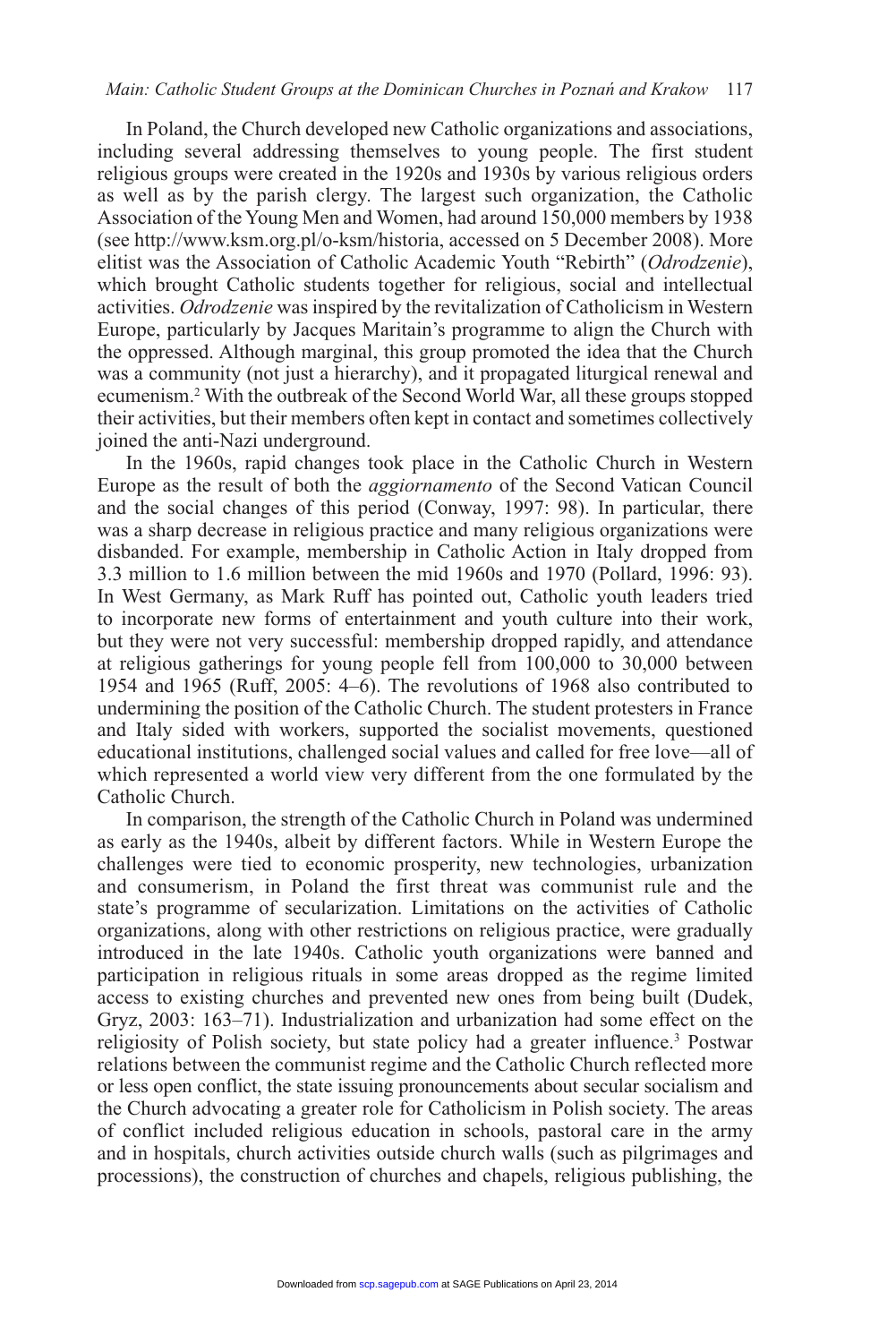clergy's support for the anticommunist opposition and the Church's involvement in international politics. Although there were Church–state conflicts in Western Europe as well, the opposition faced by Christians in the communist countries was much greater. However, the anti-Church activities of the regime—among other factors, such as the strength of religious traditions in families and connection between national identity and Catholicism—actually made religious adherence stronger in Poland (Piwowarski, 1996: 319).

In the 1960s, the Church in Poland was changed by both the reforms of the Second Vatican Council and the internal programme of renewal associated with the millennium of the introduction of Christianity into Poland (celebrated in 1966). These two events inspired debates among Catholic intellectuals about the further development and modernization of Catholicism in Poland that paralleled the various responses to the program of *aggiornamento* in Western Europe. Among lay theologians and the clergy there were the protagonists of reform (so-called "progressives") and minimalists, who interpreted the Council in more restrictive terms ("traditionalists"). The former hoped to renew the Church through openness, while the latter emphasized authority, submission, and tradition (Hocken, 2006: 32). Catholic intellectuals in Poland felt that the millennium celebrations, as well as the teachings of Primate Stefan Wyszyński, were mainly addressed to conservative Catholics, reinforcing a popular religiosity based on emotion, ritualism, tradition and national identity (Pełka, 1985: 236). Primate Wyszyński believed that only this approach could strengthen—or at least maintain—the position of the Church in Poland, while those affiliated with the journals *Tygodnik Powszechny* and *Znak* and those in the Catholic Intellectual Clubs tended to support conciliar modernization. Jerzy Turowicz, the editor of *Tygodnik Powszechny*, called for a critical assessment of the Church's position in the past and for a religious renewal (Stomma, 1998). In the late 1960s and early 1970s, he published the results of several questionnaires concerning the Council and the implementation of its programme. Respondents pointed to a more tolerant attitude towards other Christian denominations and towards non-believers, but few noticed any increase in the participation of the laity in parochial life. Furthermore, respondents clamed that the liturgy had not been significantly reformed, and that the clergy was increasingly rigorous in terms of religious practices (for example, by restricting marriage with reluctant Catholics or non-believers) (Darczewska, 1985: 290–3).

Thirty years after Vatican II, several Catholic intellectuals from Poland who participated in the Council were asked to assess its implementation. The theologian Stefan Świeżawski complained that "the Church is threatened by clericalism, intolerance, power and wealth, … true ecumenism is missing, and nationalist groups are still present. The spirit of the Council hardly permeated the Church in Poland" (Nosowski, 1996: 26). Stanisława Grabska, a member of the Warsaw Catholic Intelligentsia Club, pointed out that the Church in Poland was only starting to implement the *aggiornamento*. Despite the existence of some student religious groups and chaplaincies for workers, doctors and others, most of the laity remained outside the life of the Church (Nosowski, 1996: 295–7). Nonetheless, rates of religious practice remained high in Poland during the decades following the 1960s, unlike in Western Europe. Religious mobilization even increased in the late 1970s when bishop Karol Wojtyła was elected to the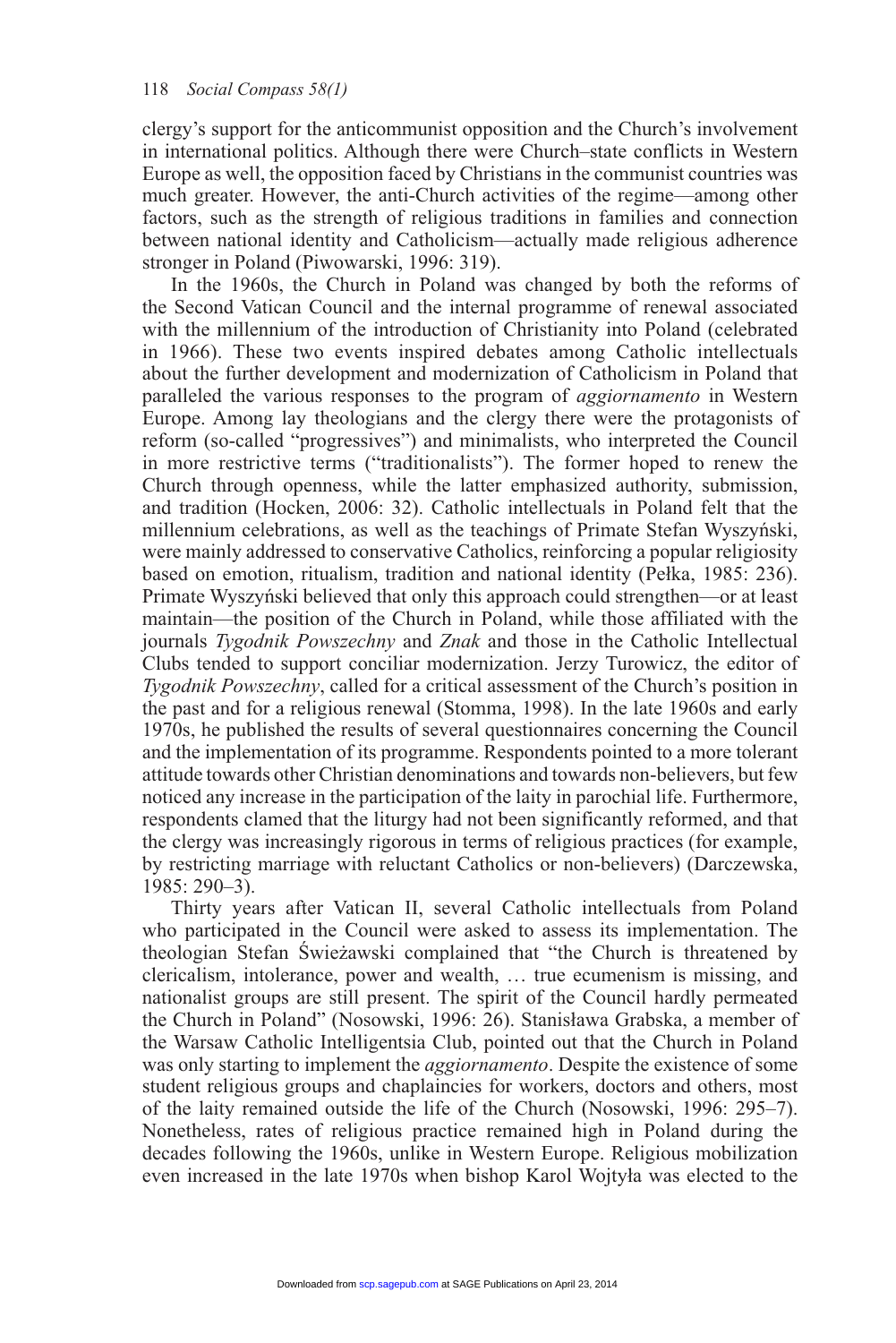papal see. Contrary to the impression of observers like Świeżawski and Grabska, both the Council and the general social trends of the late 20th century did have an impact on the Church in Poland. The Dominican-run student groups in Poznań and Kraków were excellent examples of how this impact was felt at local level.

#### **2. The Establishment of Dominican Groups**

Poznań was destroyed by the fighting between the German and the Soviet armies, around half of its buildings being in ruins at the end of the Second World War. The rebuilding of the city took until the mid 1960s, but the population was enthusiastic about the reconstruction and several institutions (schools, hospitals, theatres, museums, libraries, the university and the opera house) were reopened as early as 1945. The population of the city grew rapidly, despite the fact that an estimated 100,000 Germans fled after the war. In the winter of 1945 the population was around 200,000, but it had increased to 240,000 by the summer of that year and to 320,000 by 1950. This increase resulted from both a high birth rate and immigration. Though there is scant data on the post-war population, more that half of the newcomers between 1947 and 1949 were between the ages of 18 and 29. They came to Poznań either to study or to work in factories and offices. Also among the immigrants were several university professors, who moved to Poznań from Lviv and Vilnius, which had become part of the Soviet Union.

The first plans to create Dominican-sponsored student groups in Poznań were formulated by Primate August Hlond in the late 1930s. In 1945, Fathers Stanisław Dobecki and Bernard Przybylski re-established the Dominican monastery in Poznań and set up an affiliated student group (Jaworski, 2003). Many of the young people then arriving in Poznań to study at the university and other educational institutions lacked financial support, and the Dominicans offered them material assistance, even opening the gates of the monastery to provide shelter and food. They also appealed to Poznań's inhabitants and various institutions to let rooms to students. In the winter of 1945, students in Poznań founded a national Churchrun charity organization called Caritas Academica. One of the participants later suggested that those who had endured the war, the Warsaw Uprising and the long years of conspiracy were more inclined towards charity work than towards intellectual debates. In the opinion of Father Przybylski, such social activism led to a religious revival among students, because their charity work later inspired them to join the Dominicans in other activities (50 rocznica, 1987: 33–6; Przybecki, 1986: 141–2). Similar groups were also established in other cities, following the example of Poznań Caritas Academica, but after 1947 the latter faded as the state authorities stepped up their surveillance and pressed the university administration to restrict its activities (Jarkiewicz, 2004).

Already during these early post-war years, the Dominicans introduced a variation to the morning mass ritual: although the rite continued to be celebrated in Latin, the texts were distributed to the faithful and some portions were read aloud by students. Most probably this was a local initiative, since no sources of external inspiration have been identified. Another innovation concerned the altar, which in the Poznań chapel was (for technical reasons) in the middle facing the believers. This arrangement inspired Tomasz Pawłowski, then a member of the Dominican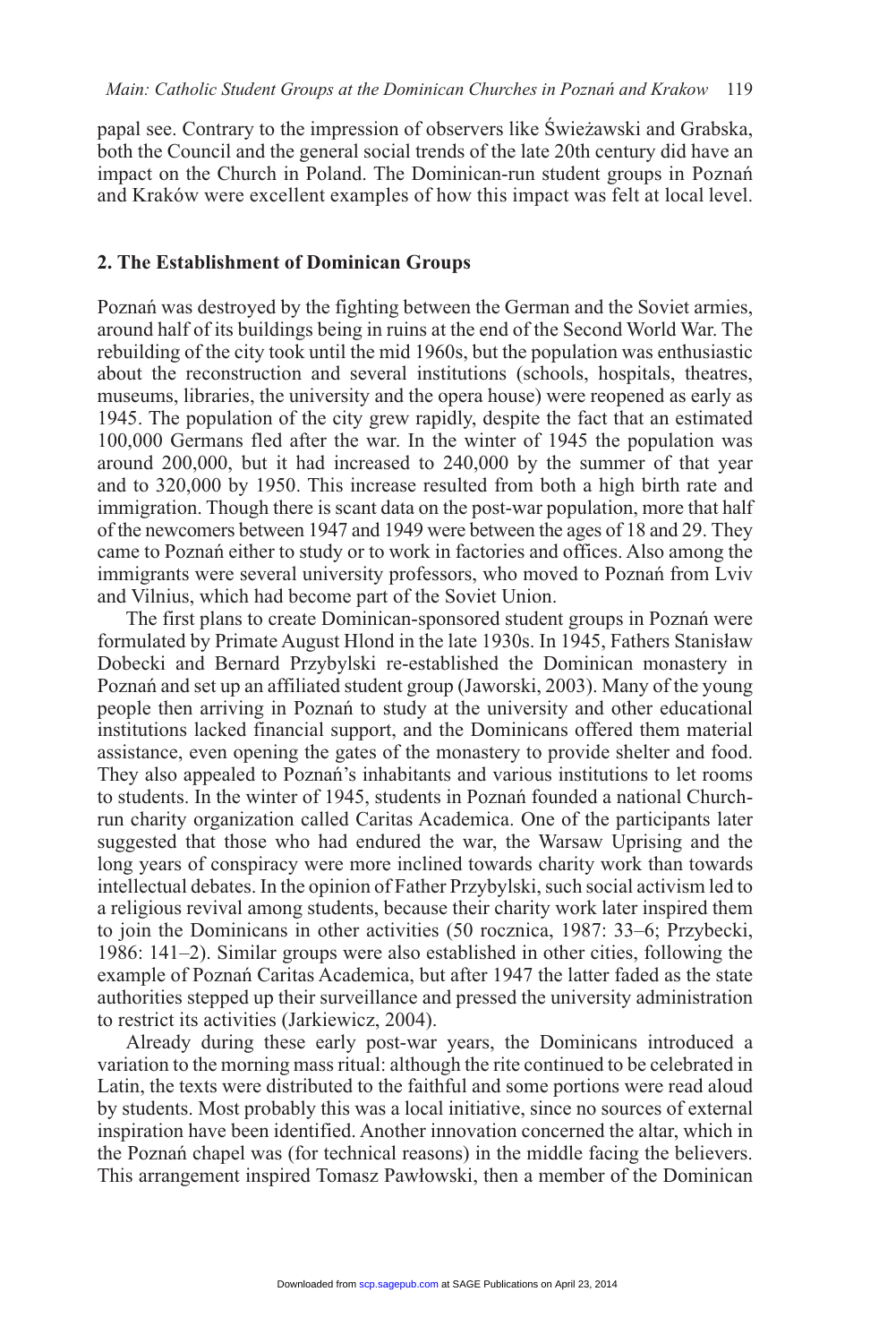student group and later a pastoral minister, to use the same layout in a chapel in Kraków when he organized a new group—known as Beczka (The Barrel) because of the shape of its meeting room—in the 1960s (Pawłowski, 1986a: 78–87). After morning mass there was a breakfast, when informal ties were strengthened. These were novel practices, aimed at increasing of the understanding of the holy mass by the faithful, and they attracted young people to the Dominican Church and encouraged them to join the group. Perhaps these changes were a creative response to the sense that morality had been undermined by years of war and occupation.

In the view of the historian Krystyna Kersten, traditional value systems were challenged by the war and the forced migrations, leading to social anomie (Kersten, 1993: 11). The war had a particularly strong impact on young people, many of whom took part in the resistance, observed or collaborated in atrocities and were forced to make tragic moral choices. The post-war Catholic Church responded to this situation by rebuilding the churches that had been destroyed, re-organizing parish life and reactivating pre-war organizations and associations. Yet the Church did not always respond to the needs of a transformed society, particularly to those of young people. One participant of the Poznań student group in the 1940s said (during an anniversary conference in 1987) that "many young people thought of religion as long and boring prayers, good for old people. In the student group many of us encountered a new model of religiosity, very different from the one we took from our homes" (50 rocznica, 1987: 52). In Poland, then, young people found Catholicism to be old-fashioned and irrelevant, and the Dominican fathers responded with a new programme designed to attract them.

This first post-war student group was small and short-lived—the state dissolved all such organizations in 1949—but it already had one of characteristic features of all Dominican student groups: a close personal relationship between the pastoral minister and students, which contrasted sharply with the hierarchical relations typical of the laity and clergy in Poland at the time. After a few years of inactivity, the group was re-established in 1956 under the leadership of Father Tomasz Pawłowski and continued some of its post-war activities as well as starting new ones. There was a move away from social welfare activities towards intellectual and cultural matters, presumably because the latter required more attention and social needs were less pressing. The main activities included prayers during the daily 7 a.m. mass, regular discussions and annual retreats. The group also organized (illegal) Church-sponsored summer camps, which moved from place to place in the mountains in order to remain secret, and these led to particularly close community ties (50 rocznica, 1987). On one such camp, in the Bieszczady mountains in 1958, the Poznań group met by coincidence Bishop Karol Wojtyła of Kraków, who accepted an invitation to come to Poznań to lead a retreat the following February. Maciej Babraj, a founder and editor of the Dominican journal *W drodze* (On the way), wrote in his memoirs that the sermons were difficult and intellectually challenging but Bishop Wojtyła was very open and direct.

#### **3. The Role of the Youth Chaplains**

One of the founders of the first post-war student group in Poznań was Father Przybylski. Before the war he had worked with a similar group in Lwów as an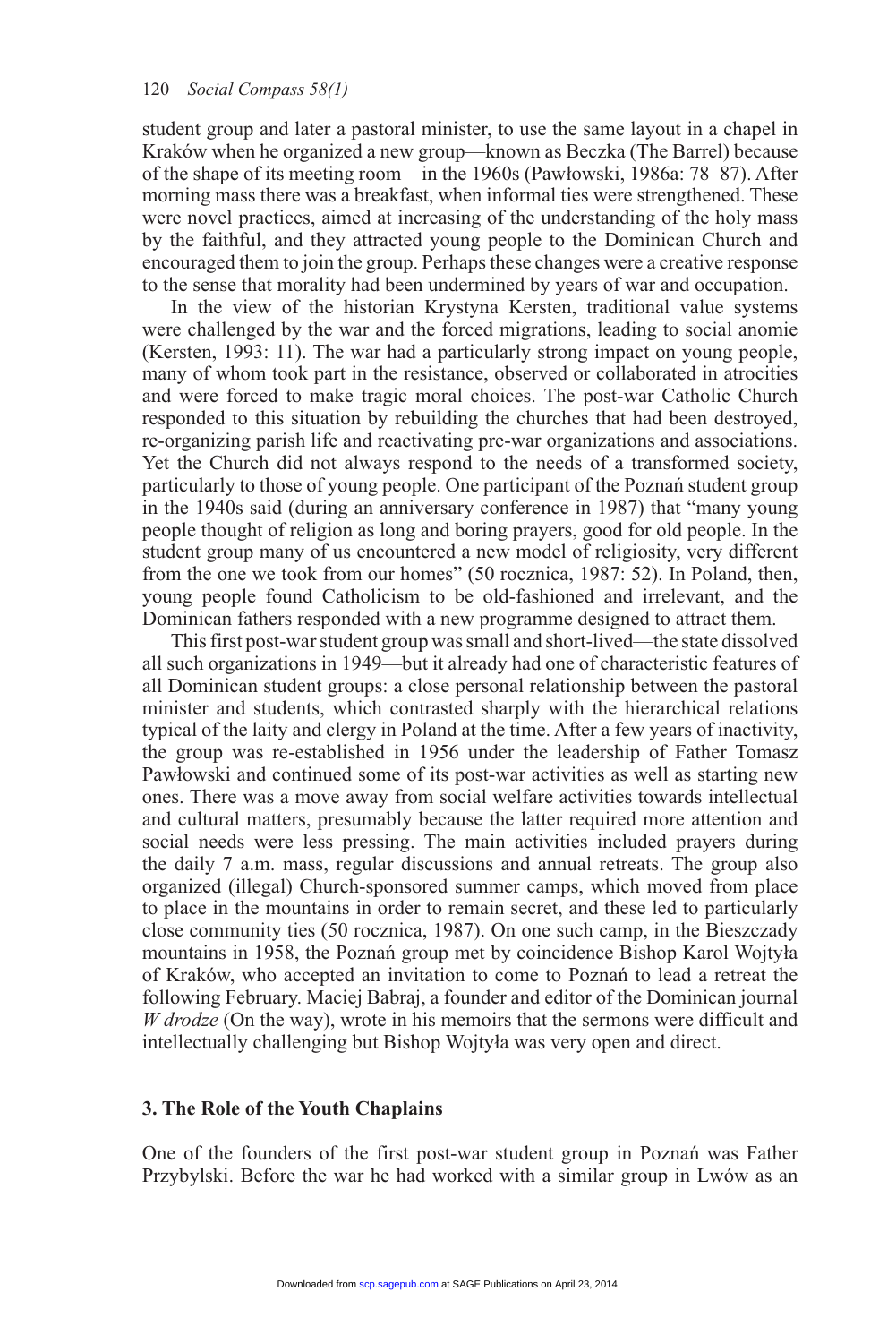assistant to Father Jacek Woroniecki, a prominent figure in the pre-war Church.4 Przybylski had a doctorate in theology and was an erudite and charismatic person, which drew students to him and the group (Przybecki, 1986: 141–2). His work in Poznań was continued by Father Pawłowski. In 1964, Father Pawłowski was asked to move to Kraków in order to build a similar student movement there, and he was eventually joined by Father Joachim Badeni, another Dominican who had also served in Poznań. Father Badeni came from a noble Galician family, and he grew up in a Habsburg palace in Żywiec (his mother married Karl Albert Habsburg after the death of her first husband, Ludwik Badeni). After fighting in the Second World War on the Western Front, Joachim Badeni joined the Dominicans in the United Kingdom, returning to Poland in 1947. He was a charismatic poet, known in Poznań for leading discussion groups on Thomist philosophy and the mysticism of Meister Eckhart. Badeni continued Pawłowski's initiatives (summer hikes in the mountains, retreats during the year, and weekly meetings and discussions), expanding on these by participating in university-sponsored tourist outings, by establishing contacts with "hippies" among the student body and by creating a thriving music section for the Church student group (Badeni, 2004; Przybecki, 1986: 143; 50 rocznica, 1986). Another key figure in the movement was Father Jan Andrzej Kłoczowski, who joined the Kraków student group in 1970. A philosopher and art historian, he led meetings on "The ABCs of Christianity" and "The ABCs of the Bible". While Father Badeni stressed the spiritual aspect of the group and Father Pawłowski developed the organizational infrastructure, father Kłoczowski was the intellectual of the "trinity" of the Dominican youth chaplains in Kraków.

Moving into the next generation, Father Stanisław Kowalczyk (who went by the name of Father Honoriusz) became a youth chaplain in Poznań in 1974. One of his students later recalled that his goal was to teach students to "pay attention to the Polish tradition of love for the nation, to try to broaden the mind, the character and the intellect, and to become responsible for oneself, one's family and the life of one's society" (Borowczyk, 2004: 330–4). Under his leadership the group was characterized by political independence, and in the late 1970s and early 1980s it was quite active in the anticommunist opposition in Poznań. Father Kowalczyk died in an unexplained car accident in April 1983. The current youth chaplain in Poznań, Father Jan Góra, has been in charge since 1987. He is quite controversial: he demonstrated his organizational talents by creating religious centres in Jamna and Hermanice, and he initiated the mass Catholic youth meetings in Lednica (held annually since 1997), but his focus on these new centres has led to a decrease in the regular activities of students at the Dominican church. Góra is also an enthusiastic writer—author of 16 books, he has received numerous literary awards.

I argue that the strong personalities of the Dominican student chaplains in Poznań and Kraków were fundamental for the establishment and the activities of the youth groups. Their members—students—changed every few years while the priests offered continuity and stability. They lived in the Dominican monasteries, where they met with students on a daily basis, heard their confessions and became their personal advisers. Because they were highly educated and well known among the Catholic intelligentsia, they facilitated contacts and attracted interesting guest lecturers to student meetings. Most of all, these priests changed the character of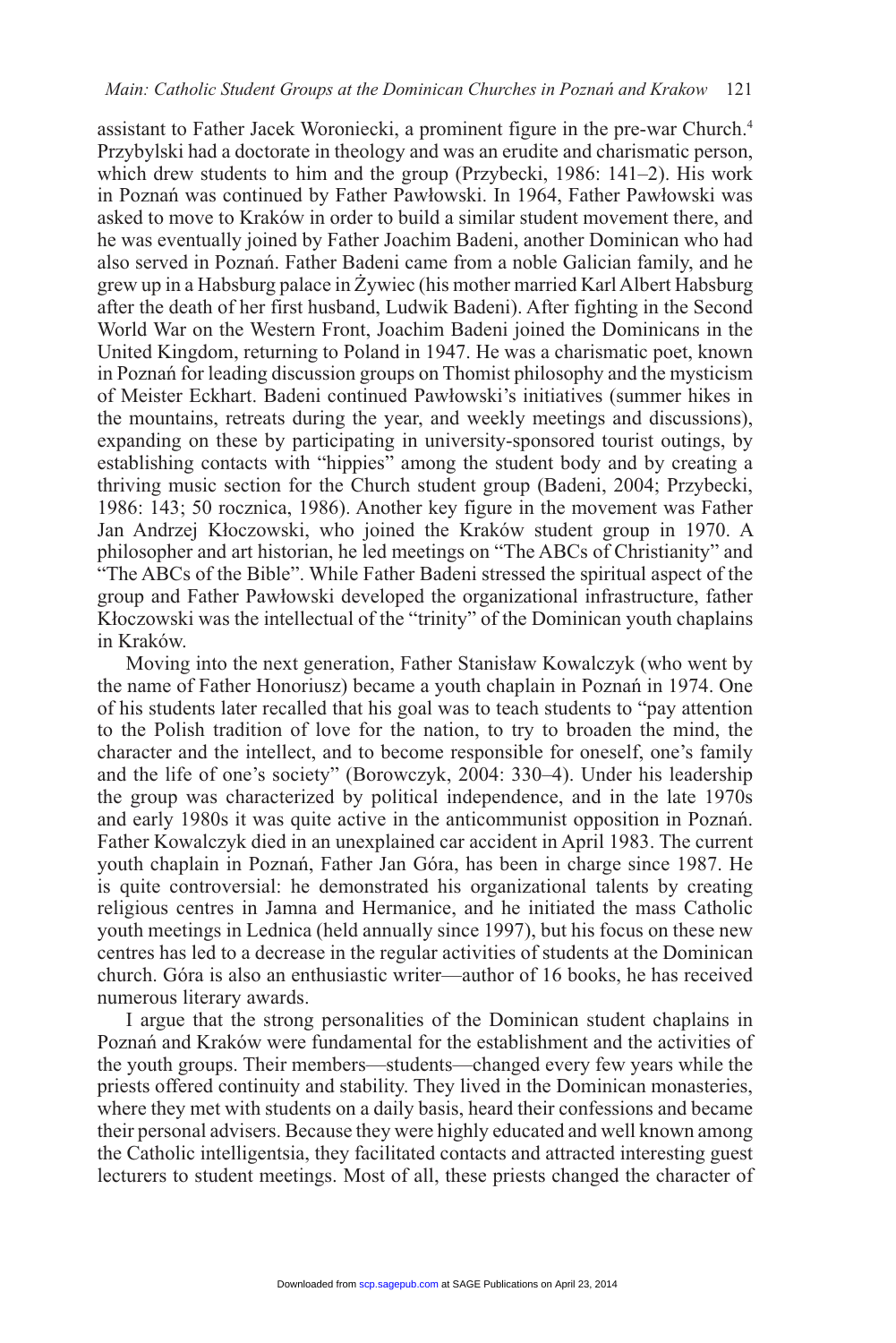pastoral care, moving from older hierarchical norms towards a more personal and open style in tune with the new youth culture of the 1960s and 1970s.

#### **4. Innovative Religious Activities**

The changes that took place in the 1960s within Dominican student groups were part of a broader shift within the Dominican movement at the time, as its mandate was changed from "the search for absolute truth" to "compassion and an understanding of differences." After the 1960s they were to focus on scholarship, ecumenicism and the social teachings of the Church, and their commitment to the weak, the poor and the oppressed became much more pronounced (Zięba, 2002).

Many of the changes were visible in the activities of the student groups. Father Pawłowski had long been interested in ecumenical outreach, attending a camp organized by the Quakers while still a student and visiting a Protestant Church in Poznań even before the Second Vatican Council (Pawłowski, 1986a: 97). Inspired by this example, students in Poznań arranged discussions with members of other local Christian denominations (Baptists and Methodists), and in 1972 they met with a delegation from the ecumenical community in Taizé, France. In Kraków, the Beczka group organized an annual "Ecumenical Week" and established contacts with local Baptists, Methodists, Calvinists, Jehovah's Witnesses and Eastern Orthodox followers. In the mid 1970s Protestant choirs from the United States and Sweden visited the Dominican church in Kraków, and in 1973 Beczka hosted Brother Roger (the founder of the Taizé community) (Jarkiewicz, 2004; 50 rocznica, 1987; Krzysztofowicz, 2004: 38–43).

Even more than the new focus on ecumenicism, however, the Dominicans introduced a new style of pastoral care. This began in Poznań but reached its fruition in Kraków with even more innovative liturgical reforms. Father Pawłowski, comparing the students in Kraków and Poznań, wrote that "people are similar everywhere" yet in Poznań he worked with mostly rural students who were the first in their families to receive higher education, while in Kraków there were many students from educated families (Pawłowski, 2006). There was also an important economic change: by the 1960s most students were in a better financial situation, and had more time for education and personal development. Kraków's Beczka was created at the time of the Second Vatican Council and embodied the new trends within the Church (Krzysztofowicz, 2004: 15). Its masses were celebrated in the Polish language, the altar faced the believers, students participated in the mass by reading the Bible, and the sermons took the form of a dialogue. As former members mention in their memoirs, the masses celebrated on Sundays at 9 a.m. and every other day at 7 a.m. attracted many people due to their innovative character.

The Dominicans in Kraków even began organizing "beat masses" in May 1968, the first one featuring the jazz musician Tomasz Stańko and students of the Academy of Music.<sup>5</sup> The members of Beczka met in the evenings for lectures, discussions and Bible readings, and during Lent retreats were organized (Pawłowski, 1986a: 78–87). In the summer the students went for hikes in the mountains and canoeing trips with their Dominican chaplains, who celebrated open-air masses (which required permission from Primate Wyszyński). These trips were illegal and dangerous both for the students and for the priests—they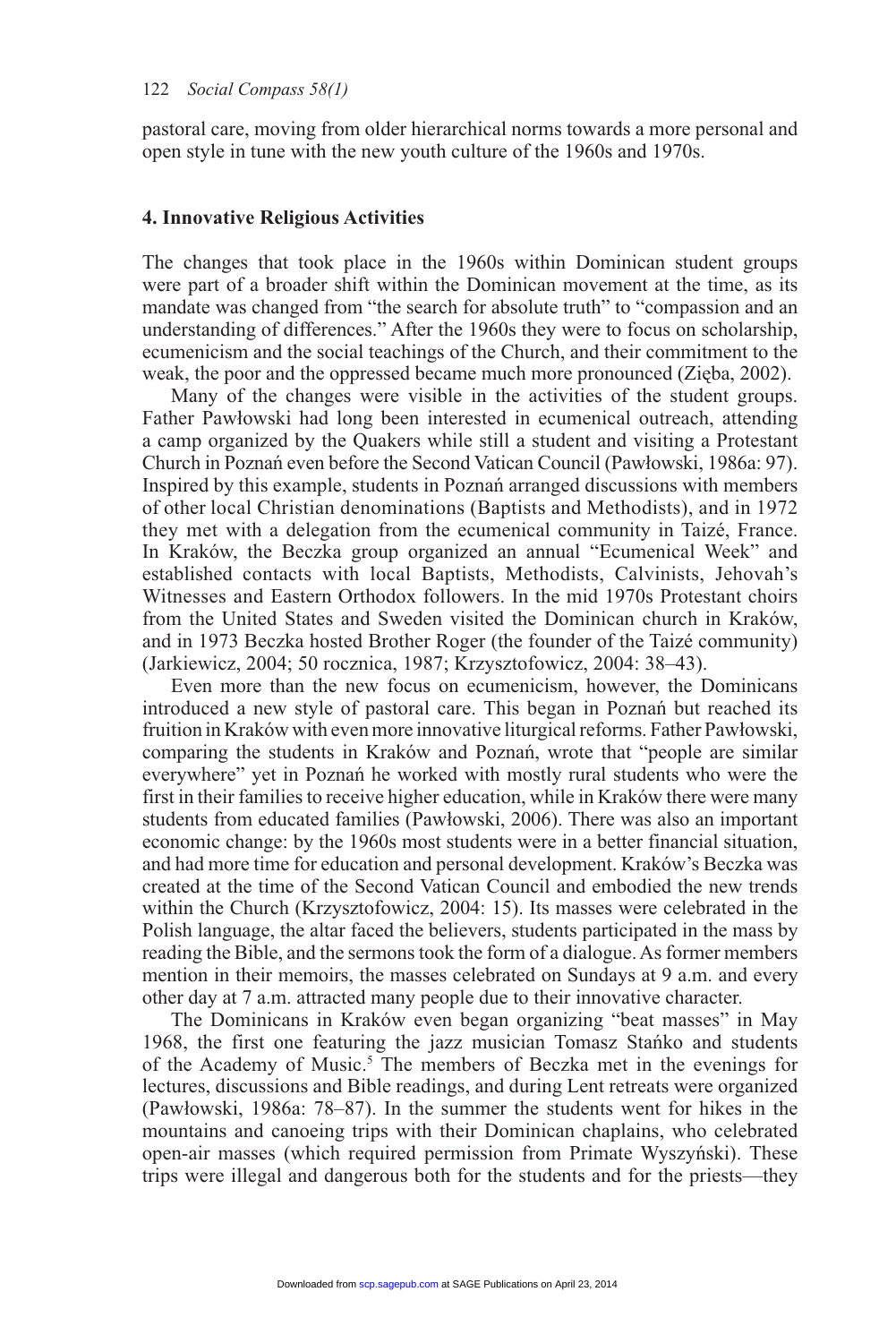could lead to arrest and imprisonment, so the destinations were kept secret from the authorities (Krzysztofowicz, 2004: 28–9). One former member of Beczka later described the impact of these experiences:

We were brought up in communist Poland, so it was natural for us to sing Soviet songs at school. At home we argued with our parents, defending the noble ideals of communism. Their religion seemed so pale and weak. So many things offended us: the naïve songs, the pilgrimages, the superficial sermons, kissing the hands of the priests, the lack of discussion. In the little towns where we grew up, the Party had not only power but also the ability to offer us a better life, one that was more comfortable and interesting. We felt honoured to go to school, where the lectures, seminars and books were very political. The Party was so strong and the Church so weak. And then Beczka and Father Pawłowski appeared. The groups completely changed my life and the lives of the other students. Meetings, trips, activities, and at the same time secrecy and even conspiracy ... . The grey 1960s were not so grey for us ... and the years in Beczka gave me strength and initiative, energy and moral satisfaction, the certainty that I am on the right side.

Clearly Beczka and other similar groups touched the young people of the time in a way neither the Party nor the traditional Church could. Western music had already reached Poland in the 1950s, at first via the broadcasts of Radio Free Europe and then (in the 1960s and 1970s) on Polish radio programmes aimed at younger listeners. Young people developed semi-legal forms of interaction, organizing private parties where both official rhetoric and traditional clothing, dance styles and other values were rejected. The percentage of young people who considered themselves to be believers decreased from 71 in 1972 to 57 in 1977, and the Church hierarchy was convinced that the new generation was experiencing a "religious crisis" (Kosiński, 2006). Other studies showed that the phenomenon was even more widespread, both children and their parents in the 1970s prioritizing wealth and consumption over the values promoted by the Church (Bauman, 1965: 25–6; Pęczak, 1991: 15).

Yet despite these trends (or, rather, in response to them), those youth groups that tried to speak to the new generation on its own terms enjoyed a great deal of success. Bishop Jerzy Stroba of Poznań urged every parish in his diocese to organize an affiliated youth group in the 1970s, and while not every priest was successful, the movement grew nonetheless. By 1976 there were probably around 200 students participating regularly in the Dominican group in Poznań, and around 3,000 joined the Lent and Advent retreats (around 10 per cent of all students in the city) (Jarkiewicz, 2004: 261).

Meanwhile, Beczka in Kraków grew so much in the 1970s that it divided into several subgroups that focused on different activities. One focused on charity work among orphans, disadvantaged children, the disabled and the lonely; another organized intellectual debates; another concentrated on religious practices (Krzysztofowicz, 2004: 30–5). While the exact membership of Beczka is not known (there were no attendance lists, and members often did not know each others' full names), it is estimated that between 250 and 500 students participated in the regular meetings and about 12,000 joined the Lent and Advent retreats (about 25 per cent of the students in the city) (Jarkiewicz, 2004: 261). On the national level, a charismatic youth group known as the Light-Life Catholic Oasis Movement had 30,000 members in the late 1970s, increasing to 70,000 by the mid 1980s (Grajewski, 2001: 114).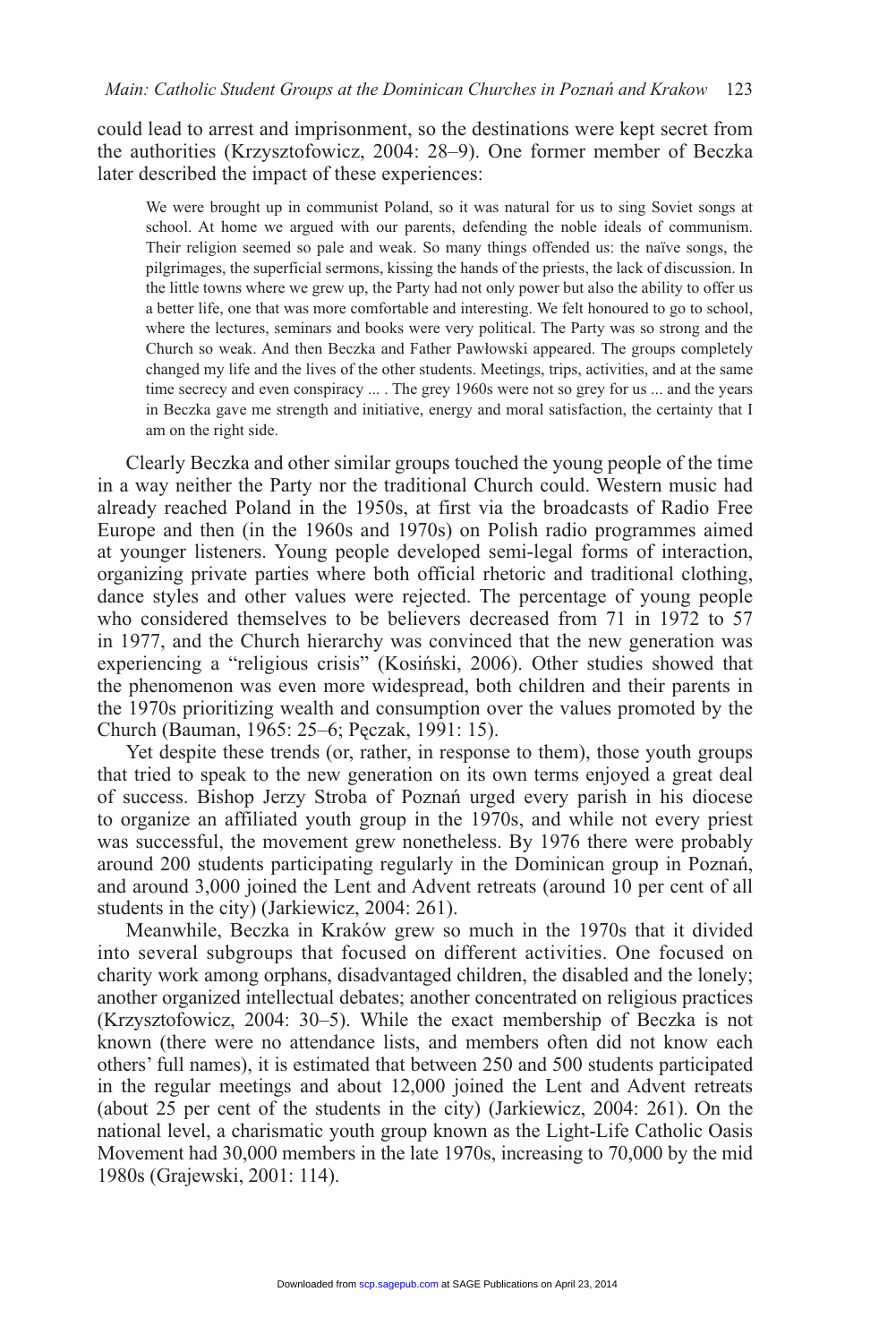#### **5. Political Activities of the Dominican Groups**

While offering a religious alternative to the traditional forms of Polish Catholicism, these youth groups also positioned themselves in more or less explicit opposition to the communist regime. As early as November 1945, Father Przybylski organized a national meeting of around 80 student chaplains in Poznań. Their concluding declaration called for Catholic students to be allowed to participate fully in academic life and to be granted the freedom to join any organizations they wished. After the meeting, during the mass inaugurating the new academic year, the participants prayed, "Help us, O Lord, to introduce a just social system, O Lord, to liberate all areas of national life from foreign and hostile influences, O Lord, to summon new rulers and apostles of spiritual revival who will place a free Poland and other nations at Your feet" (Jarkiewicz, 2004: 45). Such overt statements of hostility towards the new regime soon became impossible. In August 1949, the authorities changed the regulations concerning associations, allowing the state to control their activities. The Episcopate was pressured by the government to dissolve Caritas Academica and several other Catholic organizations in November of that year.

Nonetheless, illegal meetings of the Dominican student group in Poznań continued. Some students took part in a Corpus Christi procession in 1952 carrying the banners of the pre-war Catholic Youth Organization, as Party officials noted (APP, KW PZPR 3191: 20). In September 1954, this informal group was dissolved and all its documents were destroyed, and there is no record of any involvement by the Dominican youth activists in the Poznań uprising of 1956 (50 rocznica, 1987: 51). After the liberalization that followed this revolt, the Dominicans were able to create space for free expression by hosting talks by people such as the independent poets Anna Kamieńska and Roman Brandstaetter. Father Pawłowski recollects that his primary goal was to attract a large audience by inviting someone other than the familiar local Dominican priests. One such meeting, in 1961, featuring Father Leon Kantorski speaking about "A Catholic in the Nuclear Age", was broken up by the militia and the security services, who dissolved the meeting, searched the chapel and the monastery rooms, beat up several participants and interrogated the priests.<sup>6</sup>

In 1978, the Poznań group started to publish an illegal newspaper called *Przystań* (Safe Haven), 25 issues of which were eventually released. Also in the late 1970s, under the leadership of Father Stanisław Kowalczyk, the group organized lectures and seminars by many people known for their political activism. One such meeting, on 25 December 1976, is described in detail in a document compiled by the security services, indicating that either the room was bugged or there were informants among the participants (IPN Poznań, PO 08/1108: 19).

Meanwhile, the Beczka group in Kraków was also gradually getting involved in the political opposition, reprinting the work of banned authors smuggled in from the West and establishing contacts with the Committee for Workers' Defence (KOR), the most prominent political opposition group of the 1970s. Father Kłoczowski himself was a signatory of an open letter protesting against human rights violations in Poland. Beczka was not a political organization, but it did serve as a meeting point for many who were involved in the opposition. Throughout the late 1970s, the group hosted lectures by people who, for a variety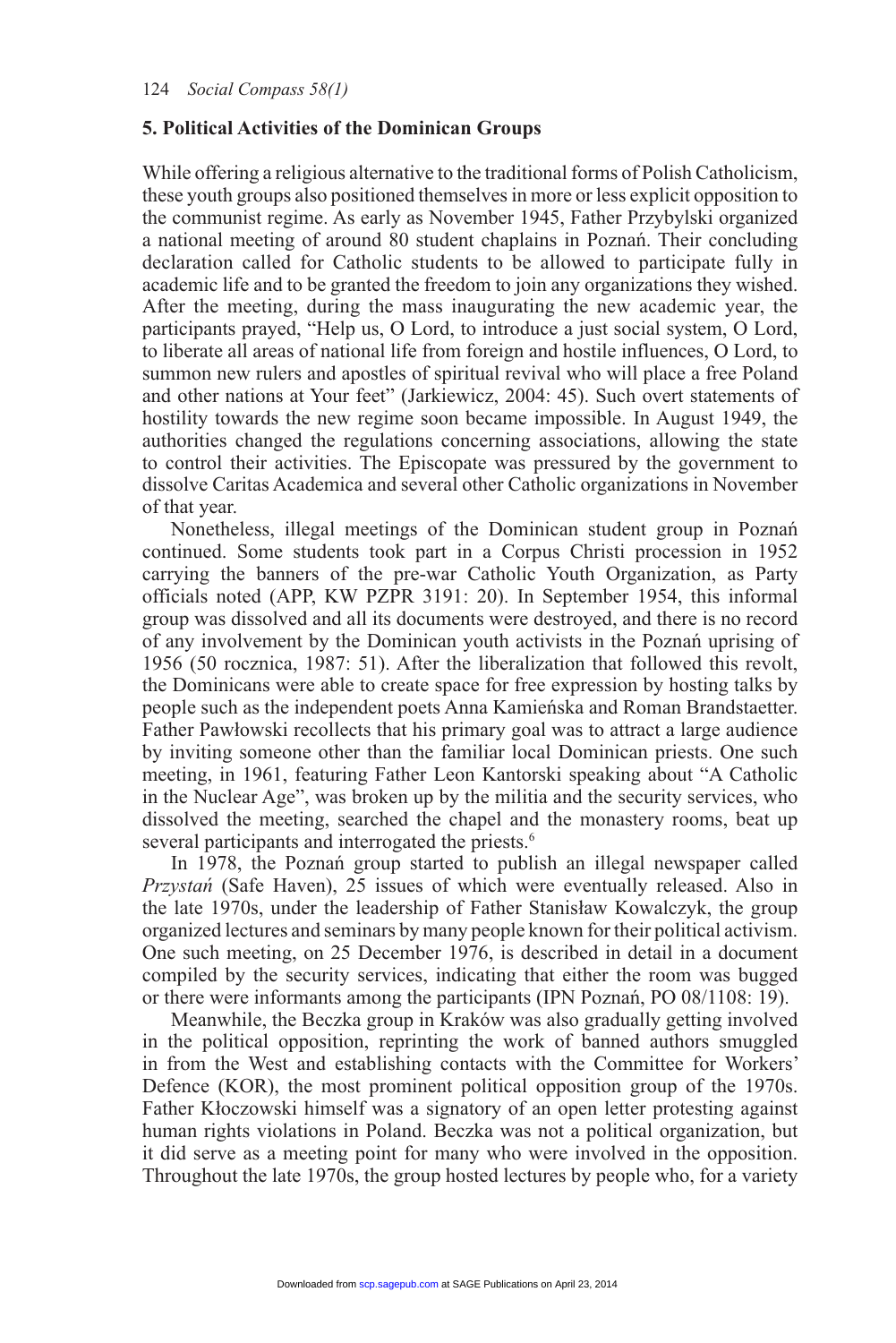of reasons, could not openly teach in the universities or the schools, and for many young people these events were the main reason they visited the Dominican church (Jarkiewicz, 2004; interview with A.).

The turning point for the Catholic student opposition—the catalyst for its move towards open proclamation of its faith and anti-regime activities—was the murder of Stanisław Pyjas, a student of Polish philology in Jagiellonian University and a supporter of KOR, on 7 May 1977. He was not a member of Beczka, but he often visited the Dominican church and had many friends in the group. Father Kłoczowski celebrated a mass in his memory on Sunday 15 May that was attended by between 2,500 and 6,000 people (depending on the source).<sup>7</sup> A mass was also celebrated on Pyjas' behalf by Father Kowalczyk in Poznań, and a group of students from there went to Kraków to participate in his funeral. Also on 15 May the Student Committee of Solidarity in Kraków was formed, and among its founders were many members of Beczka (though the two groups were not formally linked). The atmosphere became increasingly tense: sermons at youth masses began to include open critiques of the regime, and Beczka members were assaulted by the police, arrested when entering the church, and interrogated. A Student Committee of Solidarity was created in Poznań on 12 December 1977, its eclectic group of members including anarchists, avant-garde actors and members of the Dominican student movement. The spark in the Poznań case was a campaign to collect signatures defending Professor Stanisław Barańczak, who had just been fired from Adam Mickiewicz University after signing a letter in support of KOR (see www.pyjas.nzs.pl, accessed on 6 December 2008; IPN, Poznań, PO 08/1108).

The situation of the Church in Poland changed significantly after Karol Wojtyła, an archbishop in Kraków, was elected Pope on 16 October 1978. In Kraków, the students from Beczka organized vigils during the nights that followed, and some later recalled that the election of the Pope increased their expectations and allowed them to express their feelings more freely (interviews with W. and J.). In 1979, during John Paul II's first visit to Poland, a meeting with students took place in Kraków, though the organizers stressed that it was purely of a religious character (a fact which left some Beczka members disappointed). Often students were more radical in their open proclamation of their faith and their anti-regime activities than the clergy, whose resistance was more spiritual than political. The number of priests who strongly supported the opposition by signing letters, organizing meetings, distributing illegal publications, participating in hunger strikes, etc. was small (the security agency listed about a dozen), and the hierarchy distanced themselves from those priests who did become active (Dudek and Gryz, 2003: 386–8). Nonetheless, there was even stronger political mobilization among the Catholic youth activists during the years 1980 and 1981, when many lectures, meetings, discussions and celebrations were held in support of the political opposition (including masses in support of the student strikes of the spring and autumn of 1980, celebrated by Father Kowalczyk) (Jarkiewicz, 2004: 404–16; Borowczyk, 2004: 47).

After Solidarity was legalized, the Beczka group organized a meeting with its leader, Lech Wałęsa, in October 1980. The meeting attracted crowds of students and prompted endless ovations. At the same time, the political liberalization of 1980 and 1981 led many active students to shift away from the Church's youth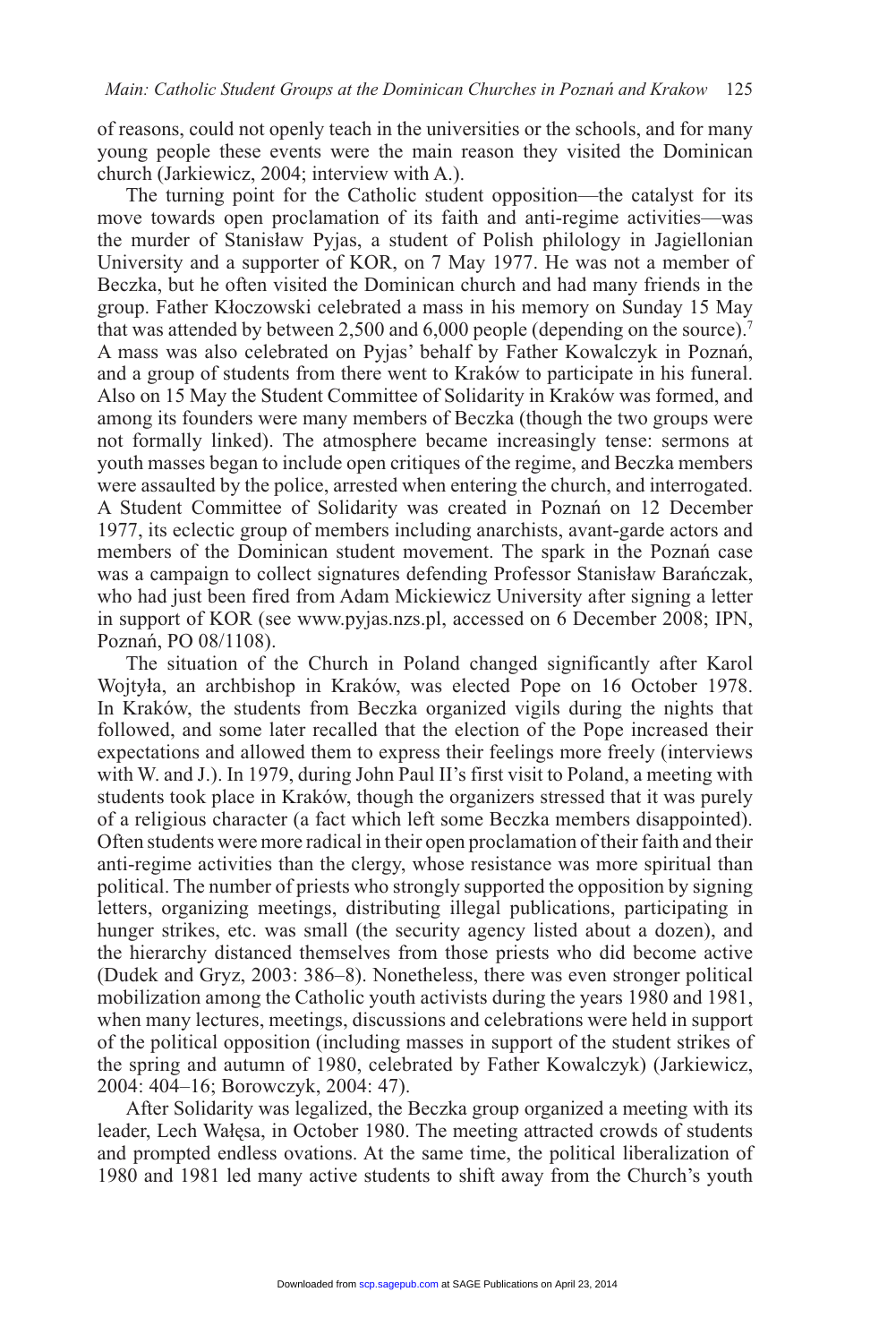movement to other structures and organizations (interview with A.). As one member later recalled:

The year 1981 was rather special for Beczka. It did not attract such crowds as it had done before. What was previously available only in Beczka was now on offer everywhere. Many of its previous functions were fulfilled elsewhere. People who were attracted only by the political activities of Beczka left it, as well as many people who decided to engage more in political activities than in religious ones. (Krzysztofowicz, 2004: 84)

The situation changed again with the imposition of martial law on 13 December 1981. The authorities banned any independent organizations and Beczka once again functioned as a support base and a meeting point for the opposition. From 1981 to 1983 the group openly organized legal and material aid for those who were arrested as well as their families—an effort the security services tried to discredit with anonymous letters that accused priests of corruption in the distribution of this charity. Meanwhile, an underground Solidarity office was organized with the support of Father Kłoczowski, who had been arrested on 17 December 1981 and released six days later (Krzysztofowicz, 2004: 86).

Throughout the early 1980s, therefore, there was something of an identity crisis within Beczka, as the members debated whether their activities should be strictly religious or also political, social and cultural. In Poznań, after the imposition of martial law, the Dominican church was turned into a centre for political, social, charitable, intellectual and cultural activities. A committee consisting of lawyers, doctors, psychologists and educators was formed to support those who had been arrested, and members of the student group helped the children of the internees with their schoolwork. The Dominicans promoted independent cultural activity in a variety of ways (photographic exhibitions, plays, poetry recitations, concerts, etc.), organized meetings with prominent members of the political opposition and held "masses for the fatherland" on key anniversaries and national holidays. The largest Dominican demonstration was the funeral of Father Kowalczyk in April 1983.

#### **6. Challenges from Other Members of the Catholic Church**

While the Catholic youth activists faced oppression from the communist state, they also confronted serious challenges from within the Church. They were criticized for their supposed disrespect for sacred places, their laid-back style, their beat masses and their lack of cooperation with their parish churches. When the Kraków circle was formed, it met within centuries-old monastery walls, until then immersed in silence, dignity, respect and peace, but now filled with often noisy and exuberant irreverence. Because of this their meetings were restricted to a single hall—the famous barrel-shaped room from which Beczka took its name. Even then, some Dominican priests were concerned about this new activity, fearing that it would disrupt their calm and regular monastic life. Letting young people with their spontaneity and vigour inside the walls of the monastery was considered improper. And indeed, in the eyes of the priests, improper behaviour did take place there. For example, a room that had for centuries been a burial chamber was used as a dance hall during parties in the 1960s (Krzysztofowicz, 2004: 15). The introduction of beat masses in the late 1960s brought related criticisms. Some older believers and some priests objected to the drums and the electric guitars and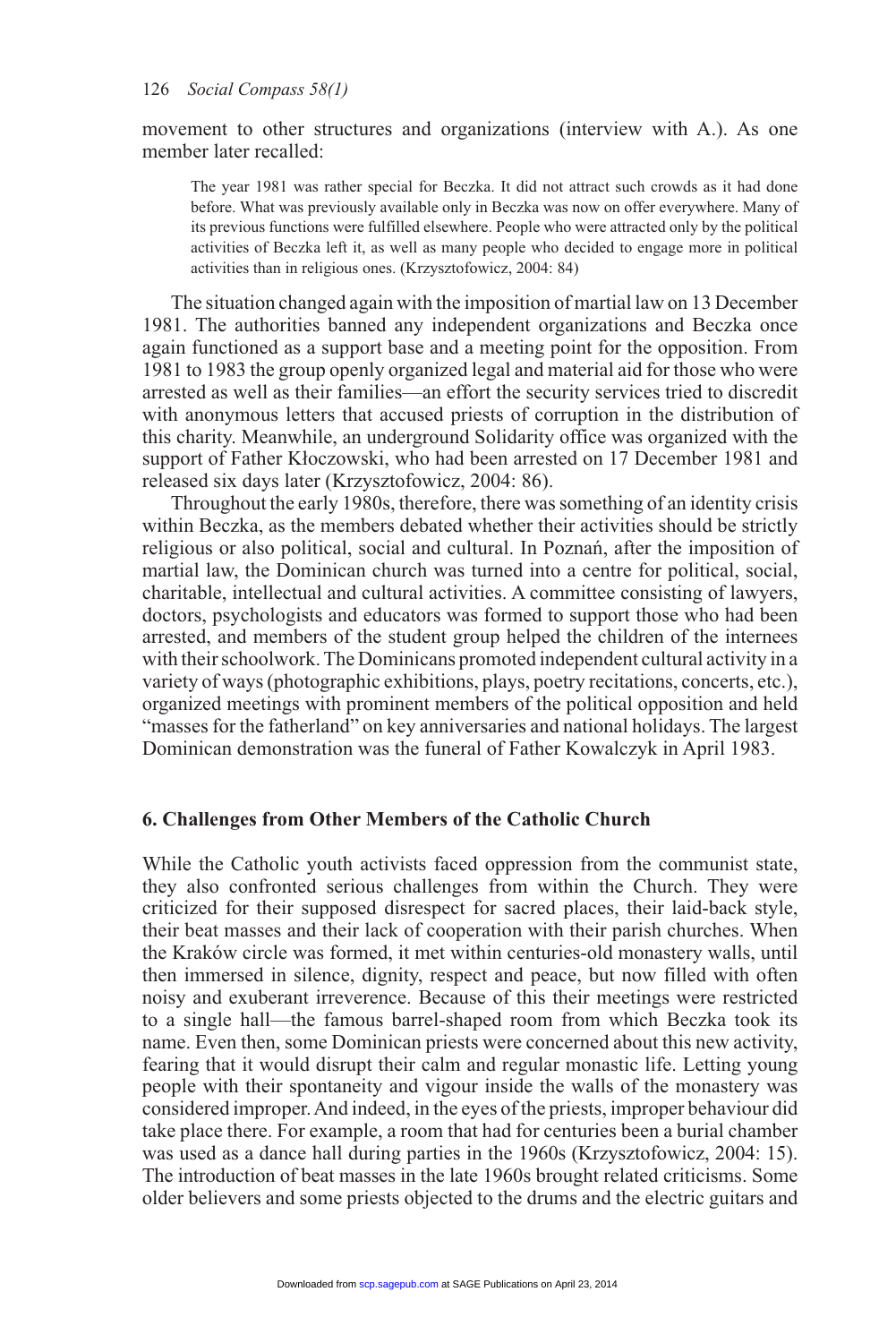keyboards, which they feared might send the faithful into a state of ecstasy. One commentator stated that beat music might be played at festivals and even in the churches, but not during the Eucharist—a view he supported with reference to Vatican documents (Rak, 1969).

For their part, the students had little interest in certain traditional forms of Polish Catholic religiosity. Devotions to the Virgin Mary (saying the rosary, celebrating the Marian festivals, etc.) do not seem to have been an important part of their activities, and attempts to encourage these practices were not particularly successful. They did go on pilgrimages to the famous Marian shrine in Częstochowa, but these may have been popular because they combined devotion with recreation and tourism.<sup>8</sup>

Throughout the 1960s and 1970s there was discussion among priests and lay people about the relationship between the student groups and parish churches. The Catholic University of Lublin organized a formal discussion on this relationship in 1968, at which some participants pointed out that students had no connection with their own parish churches (which were often in the countryside). Other priests defended young people, saying that even when they wanted to be active in rural parishes after graduating, local priests or parishioners were not open enough to allow it. There were some attempts to reach out to the parishes in Poznań and Kraków. In the early 1960s, for example, some members of the Poznań group organized slide shows on Catholic missions outside Europe and presented them in local churches (Przybecki, 1986: 139–41; 50 rocznica, 1987: 83–96). The Beczka group interacted with the inhabitants of Kraków through charity work, and some of those who continued to live in the city after graduation joined local parish communities (though others did continue to celebrate mass at the Dominican church).

The emergence of the Catholic charismatic movement in Poland in the 1980s produced additional challenges for the student groups. Father Badeni in Kraków was supportive of this movement, because he had had contact with supporters of the Catholic charismatic renewal in Western Europe (where the movement had been popular since the 1970s), but there seems to have been little interest in the charismatic movement in Poznań (no sources). In 1981, a charismatic subgroup called "New Life" was formed within Beczka, and eventually the majority of the students took part in its long and spontaneous prayer sessions. The members of this subgroup were indifferent to social and political issues, and took no part in the support of those who were politically repressed. Lectures and discussion groups focused on religious and spiritual matters while historical, social and political issues were hardly debated. The charismatic meetings in the first half of the 1980s were attended by as many as 2,000 people—definitely a record. This led to a division into smaller groups led by around 30 students with the most experience in the movement, and the whole charismatic group was led by a layman, Jacek Ręka. Fathers Pawłowski and Kłoczowski tried to influence the group, complaining about what they perceived as overly "Protestant" elements in its programme, but they had little success (Pawłowski, 1986b; Krzysztofowicz, 2004).

In 1986, Father Rafał Skibiński, the new Dominican minister of the Beczka group, cancelled a charismatic retreat and disbanded the subgroup. Though Father Skibiński died in a car accident the following year, the charismatic movement in Kraków was never revived. This radical end to charismatic renewal within Beczka shows the decisive role of the Dominican chaplains even in the 1980s.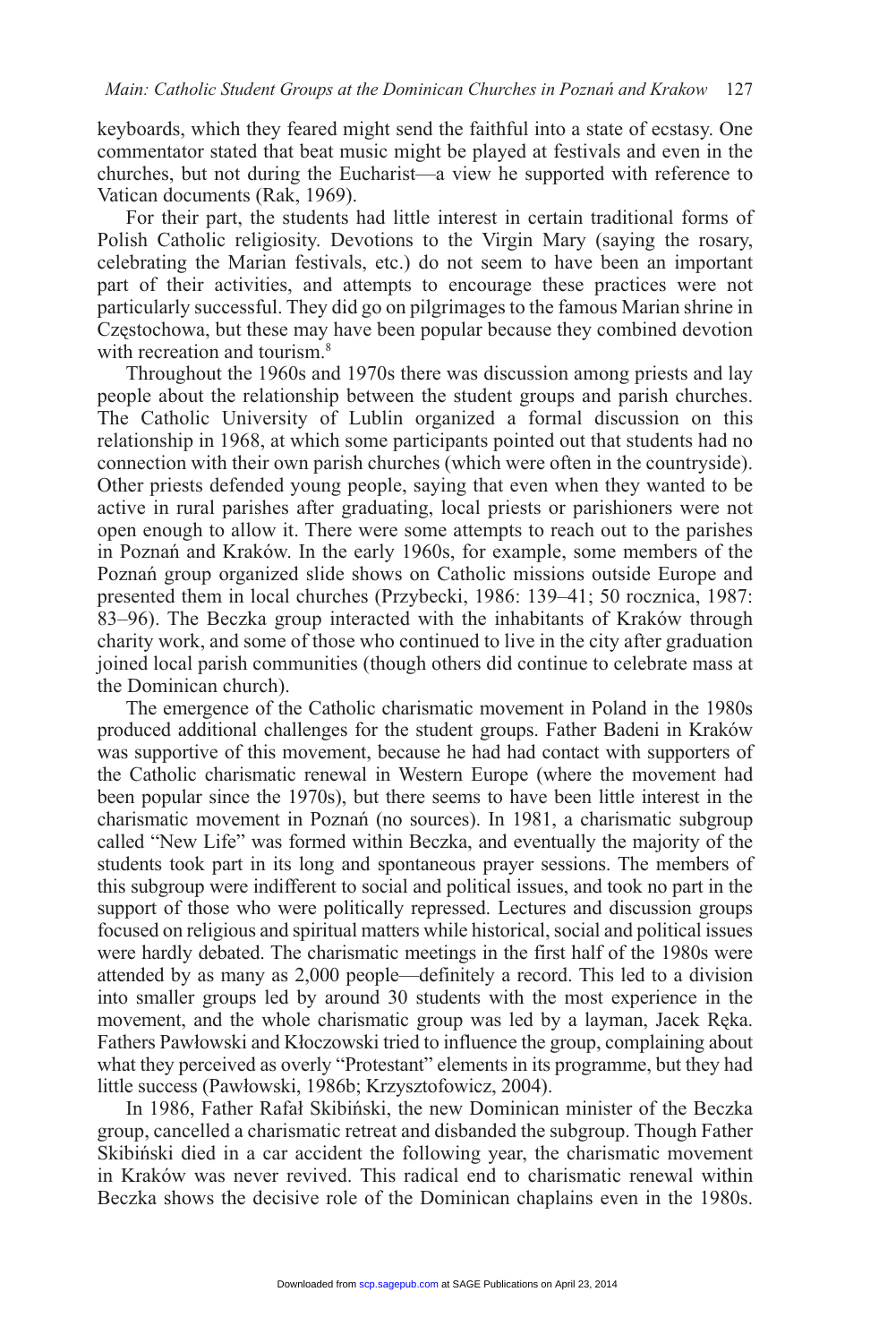To a greater degree than elsewhere in the Catholic world, in Poland it was considered impossible for lay people to hold leadership positions, because it was feared that they would question Catholic dogmas.<sup>9</sup>

After the withdrawal from political activities and disbanding of the charismatic group in Kraków, the student group searched for a new focus for its activities. In the late 1980s, they centred on religious matters. There were masses at 9 a.m. on Sundays and at 7a.m. on other days, annual retreats, lectures and Bible study, with a strong emphasis on personal religious and moral development (50 rocznica, 1987: 103–5). The sociologist Joanna Kowalczewska has argued, on the basis of her study of a Catholic youth group in Warsaw in the 1980s, that the students withdrew from politics because of a trust in divine providence and because they drew meaning from their relationships with other group members and with God (Kowalczewska, 1991: 90). I would argue that the lack of political engagement was related to the personal choices made by students when they joined religious groups: there were many illegal, semi-legal and official groups in the 1980s in which individuals could be active in political, social, ecological, alternative, hippie, rock, Rasta and other subcultures, so they would have entered a religious group only if the spiritual sphere was particularly important to them (Filipiak, 2001). A study of a representative sample of students from several cities in Poland in 1983 indicated that around 9 per cent were active in student religious groups, 30 per cent had isolated contacts within such groups and 57 per cent had no interest in them (Garlicki, 1988). In 1986, 89 per cent of secondary school graduates (19 years old) declared themselves to be "strongly believing" and "believing" (Pawełczyk, 1987: 68). The sociologist Hanna Świda has argued that young people who came of age in the early 1980s were turning towards moral values and religion (Świda, 1987: 191–2). These data shows that religious activity and beliefs were strong among young people in the Poland of the 1980s.

#### **7. Conclusion**

The students groups organized by Dominican fathers in Poznań and Kraków were the avant-garde of the Catholic Church: they pioneered liturgical reform, social activism among the laity, the ecumenical movement, the introduction of popular culture to churches, and charismatic renewal. All these new trends were introduced in Poland at the same time as (sometimes even before) they appeared in other countries. This contradicts the image of a closed, backward-looking and self-contained Church behind the Iron Curtain. At the same time, the history of the Dominican-organized student groups mirrors the history of the relations between the state and the Catholic Church in Poland. The student groups were banned during the Stalinist period, restored after political liberalization in 1956, and pushed towards political activism in the late 1970s. Both in Kraków and Poznań, students formed illegal organizations, prepared illegal demonstrations, published and distributed underground newspapers, invited independent intellectuals to give talks, and joined Solidarity after it was legalized. After the imposition of martial law students gradually retreated from politics—an attitude which was sustained after 1989. On social and political issues these groups followed and responded to needs rather than inspiring change.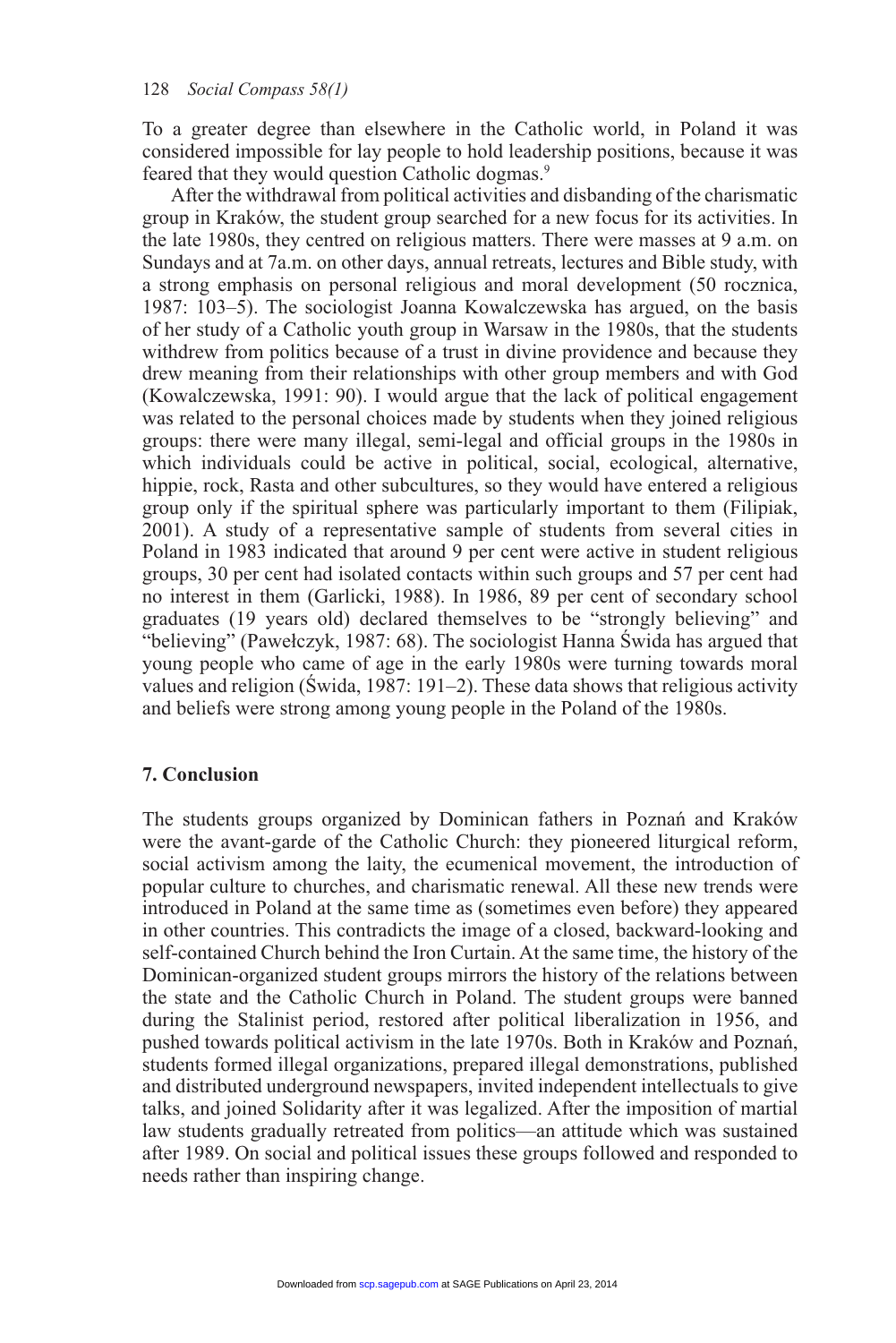However, this description reveals one of the most characteristic features of these groups: their flexibility and openness to innovation. They had never had a written programme, agenda or statute. They were created both by pastoral ministers and by students, the latter body changing every few years when old members graduated and new ones began their studies. Because of this "innocence" and mobility they were able to experiment with many novel religious practices. Their devotional activities were different from those that took place in the parish churches, which were often traditional and static. In my opinion, based on a limited number of interviews, the student groups were important because they initiated changes in religious practices, first in the Dominican churches, and later in the parishes to which the graduates returned. The style of these groups was different from that of the mainstream church: the emphasis was on close pastoral relations with the chaplain, regular participation in extended devotional activities, community work and personal development. Therefore, the groups were controversial—all the more so as the hierarchical structure of the Church and the power of the clergy were more entrenched in Poland than in Western Europe. The student groups created a universal, modern proposition for young people in a non-democratic political system where the state promoted atheism. Their success was partly a result of the political system, which deprived people of opportunities for social and communal practices. But, of course, these circumstances changed after 1989, and the Catholic Church in Poland is still seeking new priorities. How far the features of the student groups might be used to counter the ongoing processes of unchurching and secularization is a speculative question, dependent in part on the next generation of students and Dominican pastoral ministers.

#### **NOTES**

<sup>1.</sup> I wish to express my gratitude to Bruce Berglund and Brian Porter, the organizers of The Christianity in Eastern Europe Project, which led to a conference, "Religion and the Challenges of Modernity: Christian Churches in 19th- and 20th-century Eastern Europe", in the German Historical Institute in Warsaw in 2006, where the first draft of this article was presented. I would like to thank the participants for stimulating comments and Bruce Berglund for his help with the writing and editing.

<sup>2.</sup> Maritain himself visited Poznań for the Thomist Congress in 1934.

<sup>3.</sup> Subsequent decades would show that the process of secularization was more limited in Poland, and the drop in participation in religious rituals was smaller than in most countries of Western Europe.

4. Father Woroniecki (1878–1949) was a theologian and philosopher, the founder of the Dominican Sisters order, a rector of the Catholic University of Lublin (1922–1924) and the director of the Dominican seminaries in Lwów and Warsaw. In Lwów he organized several student groups, focusing on the intellectual development of the Dominican brothers and fathers.

5. The first beat masses in Poland were held in Podkowa Leśna, near Warsaw, about a year earlier, and one such celebration was recorded by the band *Czerwono-Czarny* (Black-Red) in 1967 (two years before *Jesus Christ Superstar*).

6. Leon Kantorski was a parish priest in Podkowa Leśna, near Warsaw, from 1964 to 1991. He organized ecumenical meetings and beat masses in the 1960s, and supported the political opposition in the 1970s and 1980s.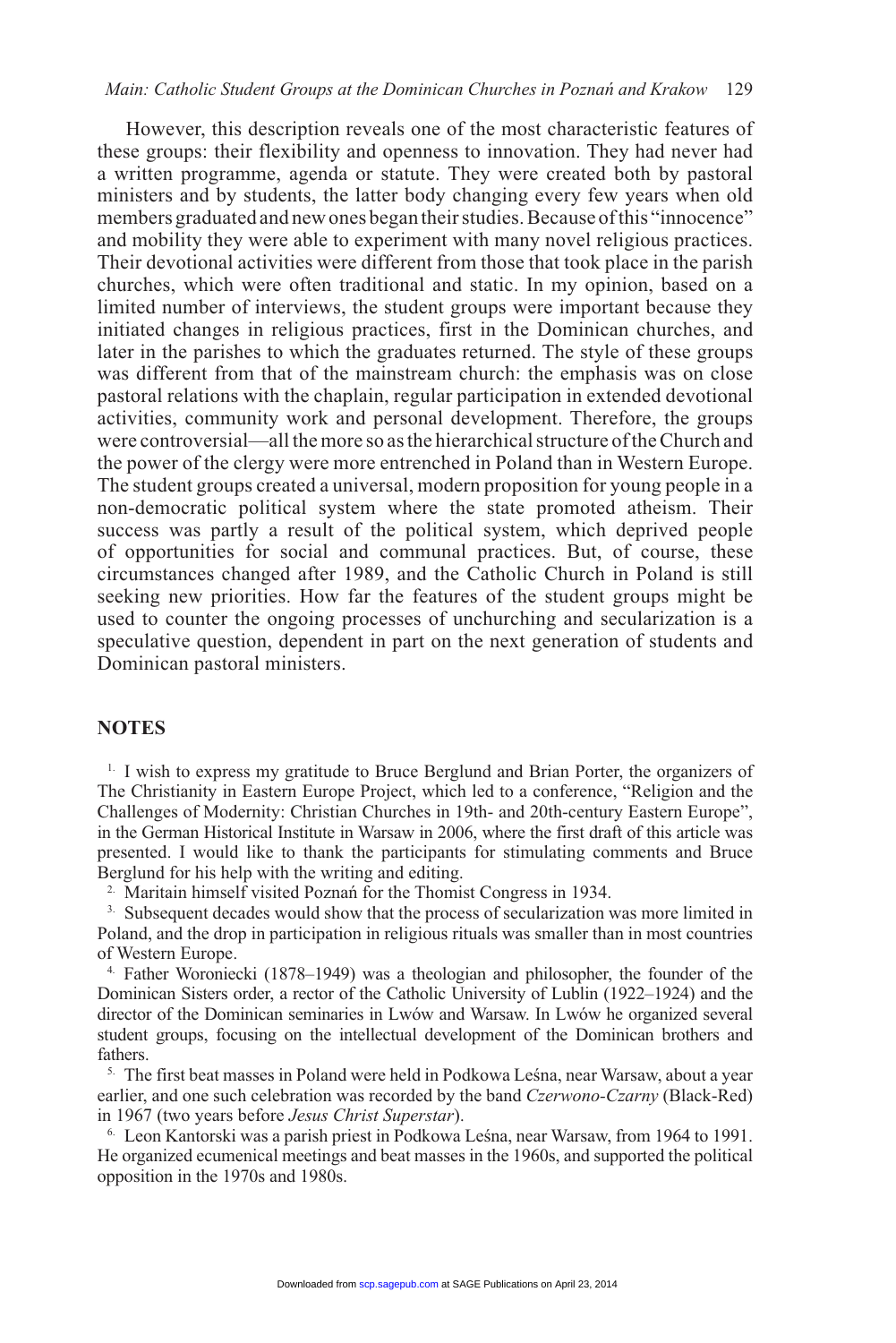$\alpha$ . According to the official version, Pyjas died in an accident yet the unclear circumstances of the crash and the fact that he had previously been subjected to police harassment led people to blame the security services for his death.

 $8.$  Pilgrimages were organized annually: in the 1960s there was a reduction in the number of student pilgrims, in the 1970s an increase (Jarkiewicz, 2004: 197–9, 341–2).

9. This would begin to change, however, in the 1990s. Over the past decade the young people themselves have started proposing topics for their discussion groups and organizing their own events. Some have applauded this new practice, arguing that by giving young people more freedom they can learn greater responsibility and prepare themselves for citizenship in a democratic state. Others have argued that these new groups lack authority and respect for their pastoral ministers, who themselves are younger nowadays. Interviews with J., T. and O.

#### **REFERENCES**

- *50 rocznica powstania Duszpasterstwa Akademickiego OO Dominikanów* [50th anniversary of the establishment of the Catholic student group at the Dominican church] (1987). Poznań, typescript.
- Badeni, J. (2004) *Autobiografia* [Autobiography]. Kraków: Wydawnictwo Literackie.
- Bauman, Z. (1965) "Wzory sukcesu życiowego młodzieży warszawskiej" [Role models of Warsaw youth], in R. Dyoniziak (ed.) *Młodzież epoki przemian* [Youth in changing times], pp. 103–38. Warsaw: Nasza Księgarnia.
- Borowczyk, S. (2004) "Wspomnienie o ojcu Honoriuszu" [Recollection of Father Honoriusz], in J. Niesiołowski (ed.) *Nasi Dominikanie* [Our Dominicans], pp. 330–47. Poznań: Urząd Miasta.
- Borowczyk, S. (ed.) (2000) *Duszpasterz. Ojciec Honoriusz Stanisław Kowalczyk*  [A Chaplain. Father H. S. Kowalczyk]. Poznań: Fundacja im O. Honoriusza Kowalczyka.
- Conway, M. (1997) *Catholic Politics in Europe, 1918–1945*. New York: Routledge.
- Darczewska, K. (1985) "Katolicy polscy wobec Soboru Watykańskiego" [Polish Catholics and the Second Vatican Council], in W. Mysłek and M. Nowaczyk (eds) *Kościół współczesny. Dwadzieścia lat po Soborze watykańskim II* [The Contemporary Church. Twenty years after the Second Vatican Council], pp. 290–3. Warsaw: PWN.
- Dudek, A. and Gryz, R. (2003) *Komuniści i Kościół w Polsce (1945–1989)* [The communists and the Church in Poland]. Kraków: Wydawnictwo Znak.
- Filipiak, M. (ed.) (2001) *Subkultury młodzieżowe wczoraj i dziś* [Youth subcultures yesterday and today]. Tyczyn: Wyższa Szkoła Społeczno-Gospodarcza.
- Garlicki, J. (1988) *Kultura polityczna młodzieży studenckiej* [The Political culture of students]. Warsaw: COMSNP.
- Grajewski, A. (2001) "Oskarżony ks. Franciszek Blachnicki" [The accused Father Blachnicki], *Więź* 5: 112–28.
- Hocken, P. (2004) "The Impact of the Charismatic Movement on the Roman Catholic Church", *Journal of Beliefs and Values* 25(2): 205–7.
- Hocken, P. (2006) "New Patterns of Formation in the Roman Catholic Church and the Role of Catholic Charismatic Renewal", *Asian Journal of Pentecostal Studies* 9(1): 126–42.
- Jarkiewicz, K. (2004) *Duszpasterstwa akademickie Krakowa po II wojnie światowej*  [Catholic student groups in Kraków after WWII]. Kraków: Wydawnictwo WAM, Ignatianum.
- Jaworski, D. (2003) "Dominikański holding" [Dominican holding], *Tygodnik Powszechny* 19 (2809), 11 May.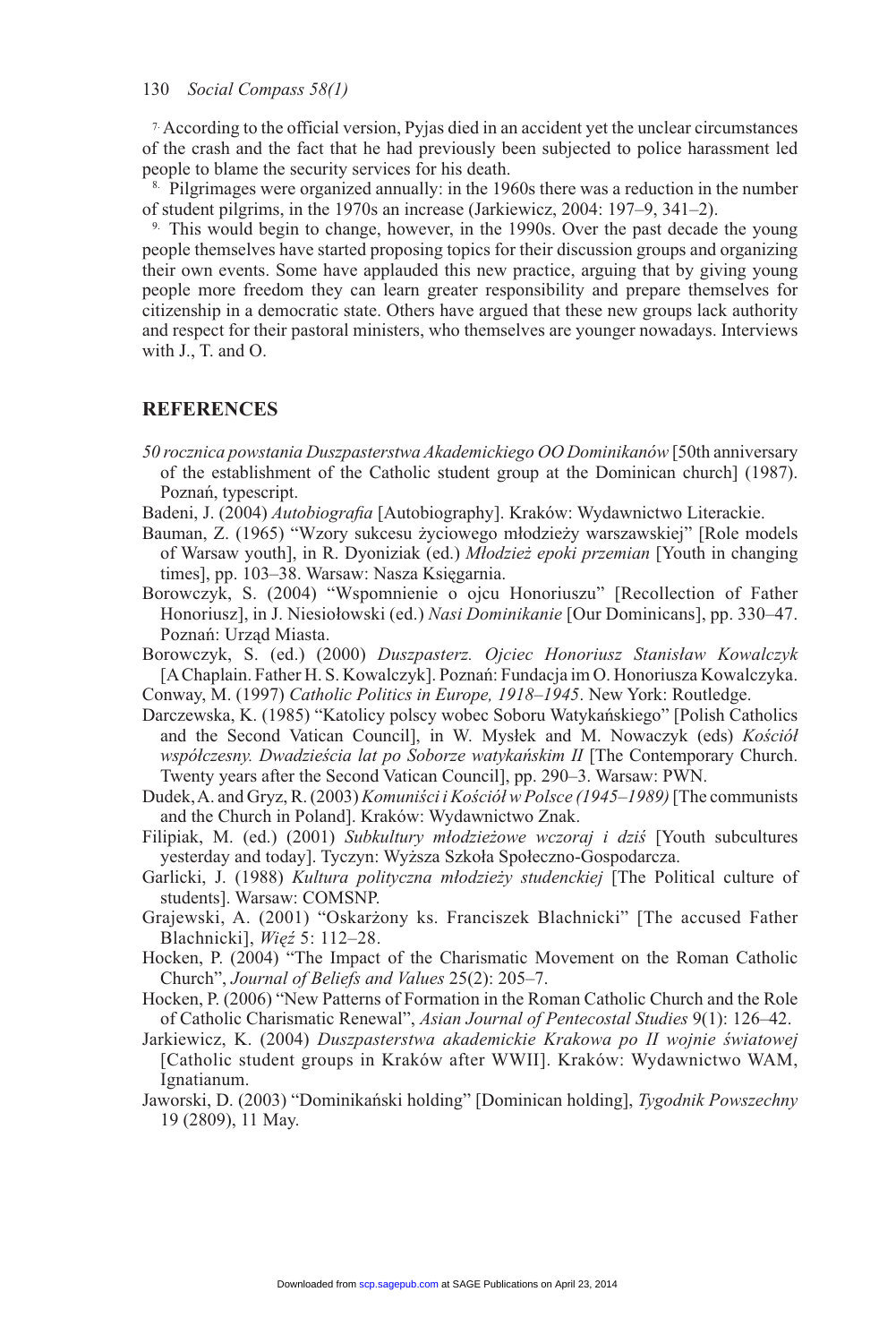- Kersten, K. (1993) *Między wyzwoleniem a zniewoleniem. Polska 1944–1956* [Between liberation and enslavement. Poland 1944–1956]. London: Aneks.
- Kosiński, K. (2006) *Oficjalne i prywatne życie młodzieży w czasach PRL* [The official and private lives of youths in the People's Republic of Poland]. Warsaw: Rosner and Wspólnicy.
- Kowalczewska, J. (1991) "Rozwój etyczny i dążenia życiowe młodzieży z grup etosowych a przeciętność" [The ethical development and life aspirations of youth from elite groups], in J. Wertenstein-Żuławski and M. Pęczak (eds) *Spontaniczna kultura młodzieżowa* [Spontaneous youth culture], pp. 80–93. Wrocław: Wiedza o kulturze.
- Krzysztofowicz, J. (2004) "Beczka Pana historia od początku do roku 1987" [The Lord's barrel – its history till 1987], in B. Stanowska-Cichoń (ed.) *Beczka nasz dom. Dominikańskie Duszpasterstwo Akademickie Beczka 1964–2004* [The Barrel, our home. The Dominican Catholic student group 1964–2004], pp. 5–148. Kraków: Wydawnictwo AA.
- Nosowski, Z. (ed.) (1996) *Dzieci Soboru zadają pytania* [Children of the Council ask questions]. Warsaw: Biblioteka Więzi.
- Pawełczyk, P. (1987) "Świadomość polityczna współczesnej młodzieży polskiej" [Political awareness of Polish youth], in Z. Blok (ed.) *Młodzież jako podmiot procesów społecznych* [Youth as a subject of social processes], pp. 61–72. Poznań: Politechnika Poznańska.
- Pawłowski, T (1986a) "Siódemkowa eucharystia" [Mass at 7 a.m.], *W drodze* 11–12.
- Pawłowski, T. (1986b) "Dlaczego kocham i boję się charyzmatyków?" [Why do I love and fear charismatics?], *W drodze* 7–8.
- Pawłowski, T. (2006) "Najtrudniejsza decyzja" [The most difficult decision], *W drodze* 1.
- Pęczak, M. (1991) "Dyskusja" [Discussion], in J. Wertenstein-Żuławski and M. Pęczak (eds) *Spontaniczna kultura młodzieżowa* [Spontaneous youth culture], pp. 13–33. Wrocław: Wiedza o kulturze.
- Pełka, L.J. (1985) "Postconsilium w kulcie religijnym" [Religious practice after the Council], in W. Mysłek and M. Nowaczyk (eds) *Kościół współczesny. Dwadzieścia lat po Soborze Watykańskim II* [The contemporary Church. Twenty years after the Second Vatican Council], pp. 228–50. Warsaw: PWN.
- Piwowarski, W. (1996) *Socjologia religii* [Sociology of religion]. Lublin: RW KUL.
- Pollard, J. (1996) "Italy", in T. Buchanan and M. Conway (eds) *Political Catholicism in Europe, 1918–1965*, pp. 69–96. Oxford: Clarendon Press.
- Przybecki, A. (ed.) (1986) *Urzeczywistnianie się Kościoła w środowisku akademickim* [The spread of the Church in academic circles]. Poznań: Księgarnia Świętego Wojciecha.
- Rak, R. (1969) "Muzyka beatowa w kościele" [Beat music in a church], *Ruch biblijny i liturgiczny* 4–5: 249–62.
- Ruff, M.E. (2005) *The Wayward Flock. Catholic Youth in Postwar Western Germany, 1945–1965*. Chapel Hill and London: The University of North Carolina Press.
- Stomma, S. (1998) *Trudne lekcje historii* [Difficult lessons of history]. Kraków: Znak.
- Świda, H. (1987) "System wartości polskiej młodzieży licealnej" [The value system of Polish youth], in K. Kiciński and H. Świda (eds) *Przed sierpniem i po grudniu: z badań nad postawami i wartościami* [Before August and after December: research into attitudes and values], pp. 148–347. Warsaw: UW.
- Whitney, S. (2001) "Gender, Class, and Generation in Interwar French Catholicism: The Case of the Jeunesse Ouvrière Chrétienne Féminine", *Journal of Family History* 26(4): 480–507.
- Zięba, M. (2002) "Czy dominikanie potrzebują reformy?" [Do Dominicans need reform?], *W drodze* 1.